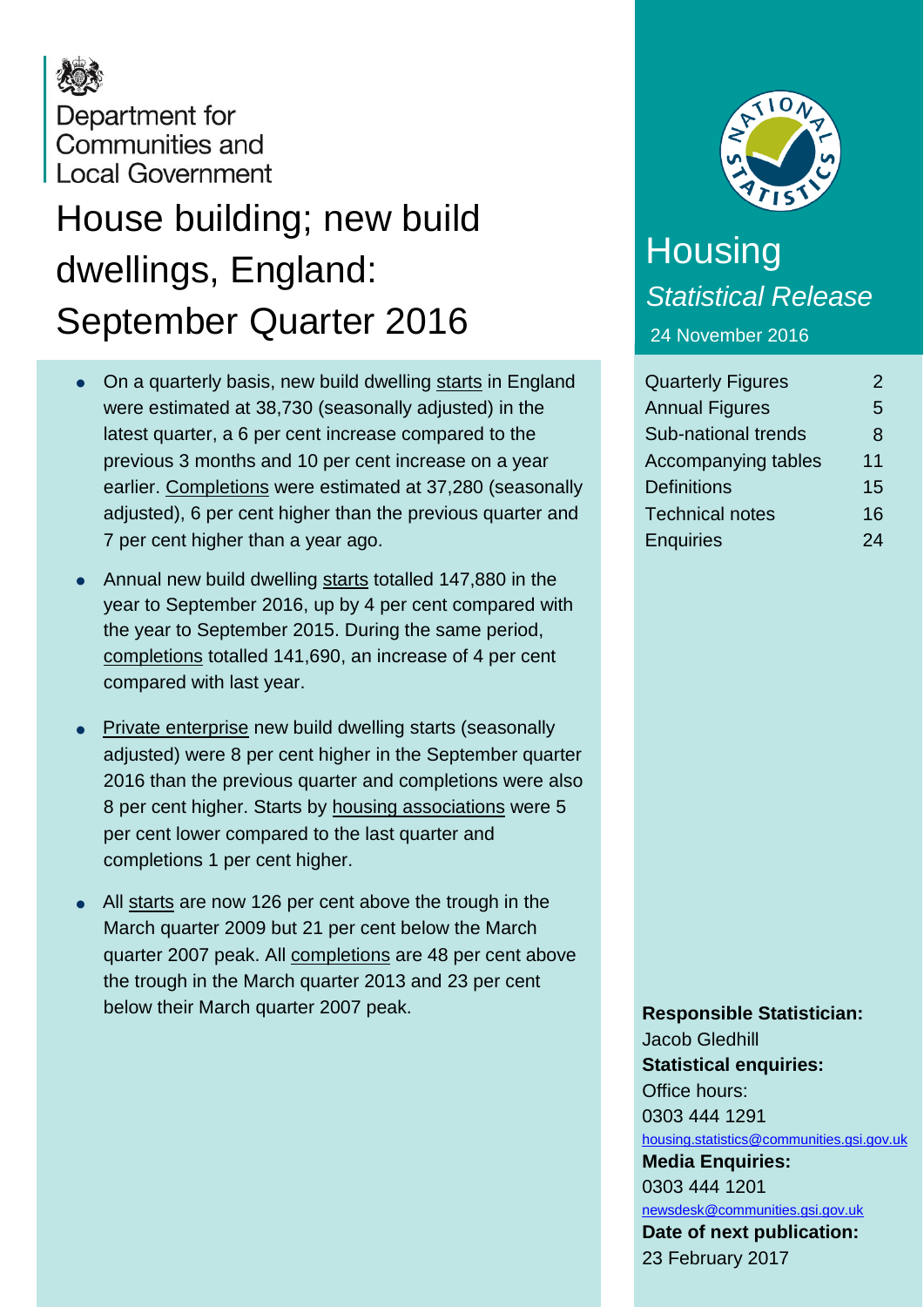# **Introduction**

This Statistical Release presents National Statistics on new build dwellings in England up to 30<sup>th</sup> September 2016. The figures show the numbers of starts and completions for new build dwellings in England in each quarter.

**The department also publishes an annual release entitled 'Housing supply: net additional dwellings', which is the primary and most comprehensive measure of housing supply.** The new build dwellings release should be regarded as a leading indicator of overall housing supply.

The 'new build dwelling' figures are based on building control inspection data, submitted to the department by local authorities, the National House Building Council (NHBC) and other independent approved building control inspectors.

# Quarterly Figures

Quarterly figures for new build dwelling starts and completions are given on a seasonally adjusted basis. These should be used for quarterly comparisons.



### **Long term trends**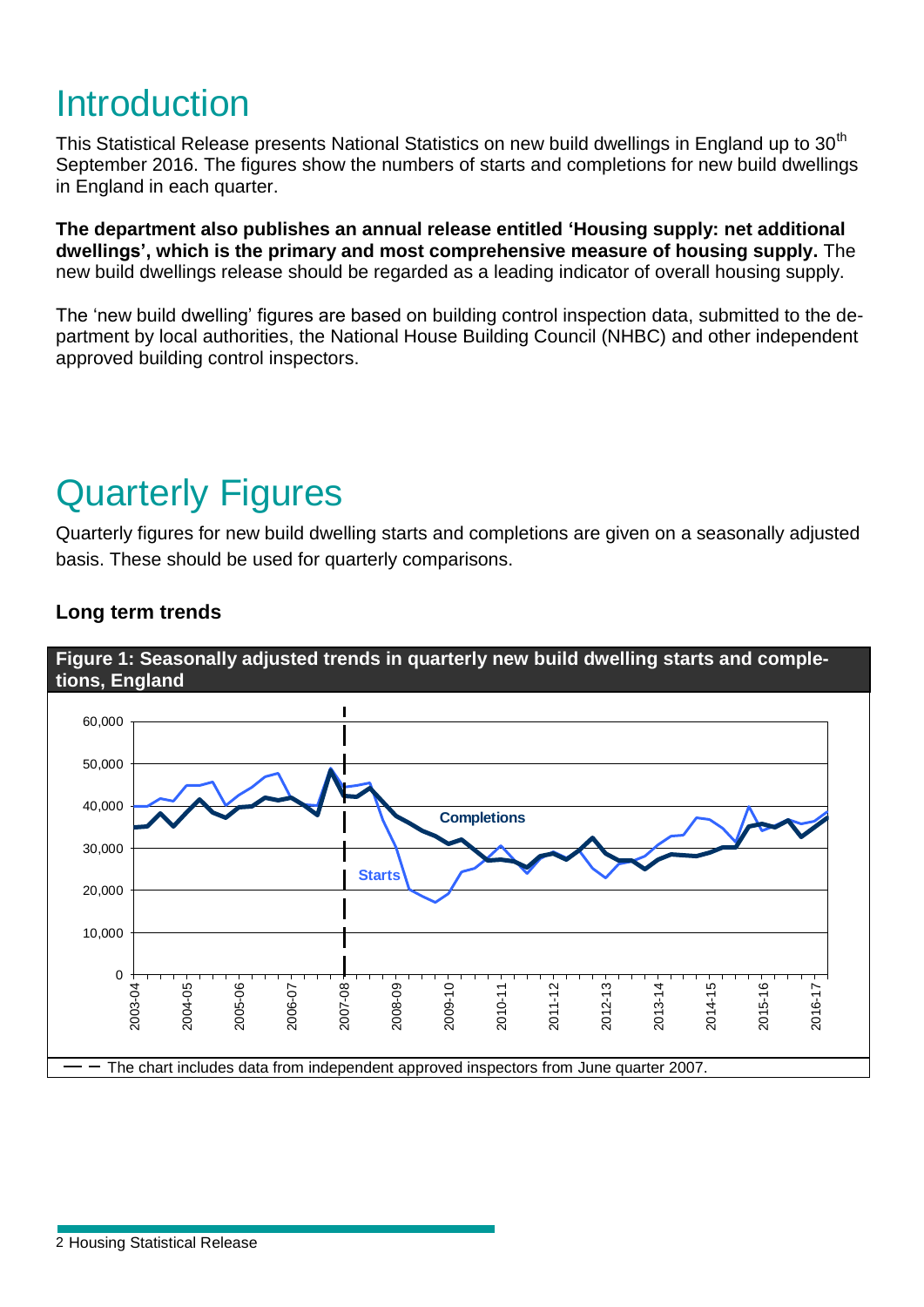Starts were broadly steady from 2003-04, averaging around 44,000 units each quarter until late 2007. Starts were strongly affected by the economic downturn from the start of 2008 when there was a period of rapid decline to a trough in the March quarter of 2009. Completions increased gradually from 2003-04 reaching a similar level to starts by 2007. Completions fell more slowly than starts during the downturn; but over a longer period.

From 2009 starts began to recover and during the next two years both series converged and levelled out. More recently, despite fluctuations, starts and completions have started to grow again gradually.

#### **Starts – September quarter 2016**

Seasonally adjusted new build dwelling starts in England are estimated at 38,730 in the September quarter 2016, a 6 per cent increase compared to June quarter 2016. Compared to a year ago, starts this quarter are up by 10 per cent. Starts are still 21 per cent below their March quarter 2007 peak, but are 126 per cent above the trough in the March quarter of 2009.

Seasonally adjusted starts increased in the private enterprise tenure (8 per cent) and decreased for housing associations (-5 per cent). Starts by local authorities decreased but this sector is small and can be quite volatile.

#### **Completions – September quarter 2016**

Completions were at 37,280 (seasonally adjusted) in the September quarter 2016, 6 per cent higher than in the previous quarter, and 7 per cent above their level in the same quarter a year ago. Completions are now 23 per cent below their peak in the March quarter 2007 and 48 per cent above the trough in March quarter 2013.

Seasonally adjusted completions increased in the private enterprise tenure (8 per cent) and also increased in the housing association tenure (1 per cent).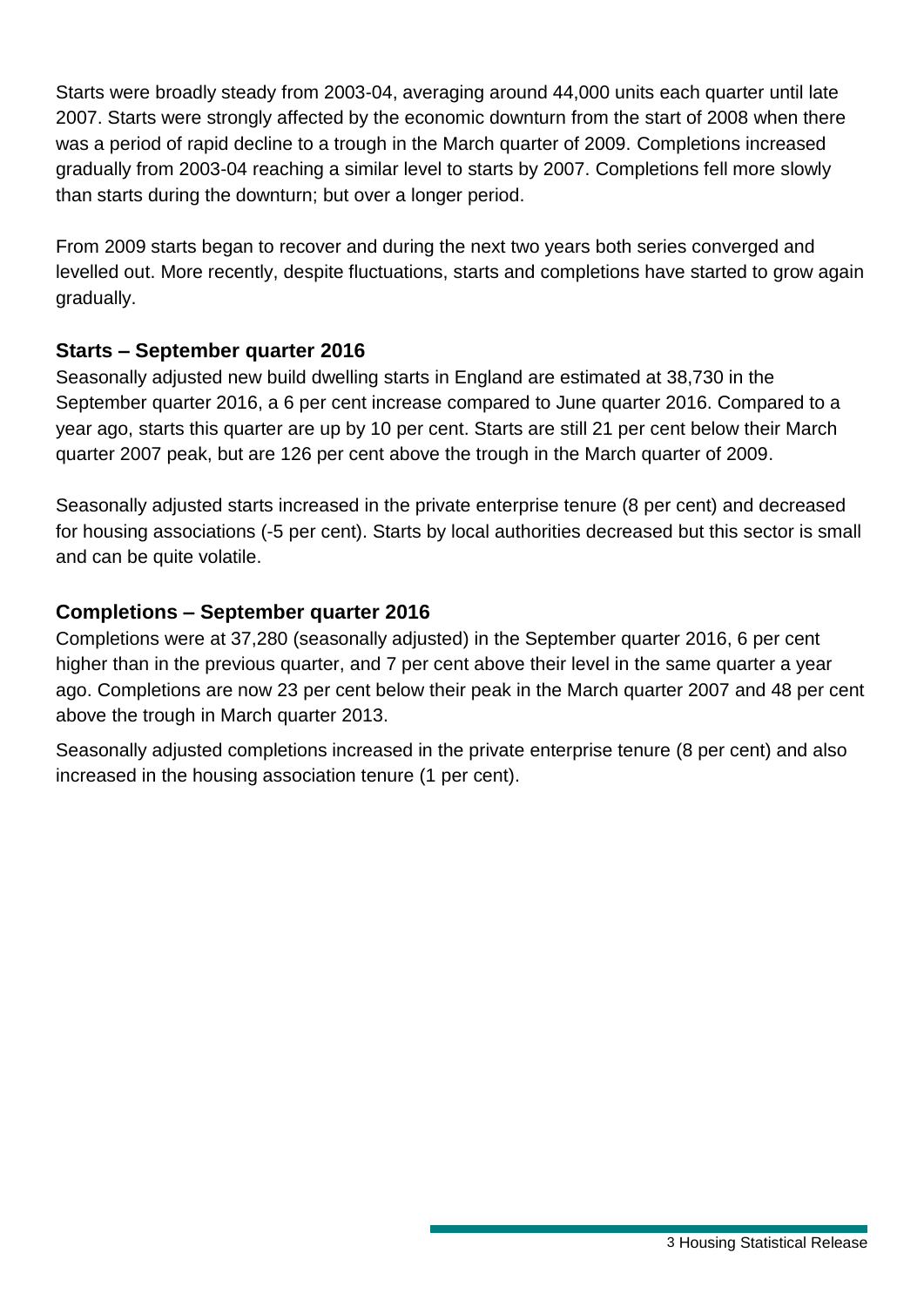| Table 1a: Quarterly new build dwelling starts by tenure <sup>1</sup> , England, seasonally adjusted <sup>2,3</sup> |           |   |               |                            |               |                             |                           |               |                           |  |
|--------------------------------------------------------------------------------------------------------------------|-----------|---|---------------|----------------------------|---------------|-----------------------------|---------------------------|---------------|---------------------------|--|
|                                                                                                                    |           |   |               | <b>Private Enterprise</b>  |               | <b>Housing Associations</b> | Local<br><b>Authority</b> |               | <b>All Tenures</b>        |  |
|                                                                                                                    |           |   |               | % change                   |               | % change                    |                           |               | % change                  |  |
|                                                                                                                    |           |   | <b>Starts</b> | on previous<br>quarter     | <b>Starts</b> | on previous<br>quarter      | <b>Starts</b>             | <b>Starts</b> | on previous<br>quarter    |  |
| 2013-14                                                                                                            | Apr-June  |   | 24,320        | 9%<br>0                    | 6,160         | 9%<br>0                     | 420                       | 30,890        | $\Omega$ 10%              |  |
|                                                                                                                    | July-Sept |   | 26,410        | $\Omega$<br>9%             | 6,230         | $\Omega$<br>1%              | 200                       | 32,840        | $\Omega$<br>6%            |  |
|                                                                                                                    | Oct-Dec   |   | 26,010        | $\mathbf \omega$<br>$-2%$  | 6,840         | $\mathbf \Omega$<br>10%     | 200                       | 33,040        | ი<br>1%                   |  |
|                                                                                                                    | Jan-Mar   |   | 29,330        | $\bigcap$ 13%              | 6,470         | $\mathbf{0}$ -5%            | 1390                      | 37,180        | O.<br>13%                 |  |
| 2014-15                                                                                                            | Apr-June  |   | 28,940        | $0 - 1\%$                  | 7,660         | n 18%                       | 270                       | 36,860        | Û<br>$-1%$                |  |
|                                                                                                                    | July-Sept |   | 27,350        | $0 - 5\%$                  | 6,730         | $0 - 12%$                   | 610                       | 34,700        | $\mathbf \Theta$<br>$-6%$ |  |
|                                                                                                                    | Oct-Dec   |   | 25,840        | $0 - 6\%$                  | 5,220         | $0 - 22%$                   | 360                       | 31,410        | $-9%$                     |  |
|                                                                                                                    | Jan-Mar   |   | 32,180        | $\bigcap$ 25%              | 7,220         | $\bigcap$ 38%               | 650                       | 40,040        | $\Omega$ 27%              |  |
| 2015-16                                                                                                            | Apr-June  |   | 28,120        | $0 - 13%$                  | 5,770         | $0 - 20%$                   | 360                       | 34,240        | $0 - 15%$                 |  |
|                                                                                                                    | July-Sept |   | 28,850        | 3%<br>0                    | 6,190         | 7%<br>Ω.                    | 320                       | 35,360        | 3%<br>0                   |  |
|                                                                                                                    | Oct-Dec   |   | 30,500        | 6%<br>∩                    | 5,990         | $\mathbf{0}$ -3%            | 350                       | 36,840        | 4%<br>ი                   |  |
|                                                                                                                    | Jan-Mar   | R | 29,840        | $-2%$<br>$\mathbf{\Theta}$ | 5,460         | $\mathbf{0}$ -9%            | 470                       | 35,770        | $-3%$<br>$\bullet$        |  |
| 2016-17                                                                                                            | Apr-June  | P | 30,820        | 3%<br>∩                    | 5,210         | $\bullet$ -5%               | 440                       | 36,470        | 2%<br>ი                   |  |
|                                                                                                                    | July-Sept | P | 33,420        | 8%<br>0                    | 4,940         | $0 - 5\%$                   | 370                       | 38,730        | 6%<br>0                   |  |

#### **Table 1b: Quarterly new build dwelling completions by tenure<sup>1</sup> , England, seasonally adjusted2,3**

|         | oaoonany aajaotoa |   |                           |                |                             |                     | Local            |                    |                       |
|---------|-------------------|---|---------------------------|----------------|-----------------------------|---------------------|------------------|--------------------|-----------------------|
|         |                   |   | <b>Private Enterprise</b> |                | <b>Housing Associations</b> |                     | <b>Authority</b> | <b>All Tenures</b> |                       |
|         |                   |   |                           | % change       |                             | % change            |                  |                    | % change              |
|         |                   |   | Com-                      | on previous    | Com-                        | on previous         | Comple-          | Com-               | on previous           |
|         |                   |   | pletions                  | quarter        | pletions                    | quarter             | tions            | pletions           | quarter               |
| 2013-14 | Apr-June          |   | 22,170                    | $\Omega$ 11%   | 5,000                       | $\bigcap$ 1%        | 220              | 27,390             | $\Omega$ 9%           |
|         | July-Sept         |   | 22,250                    | $\supset$ 0%   | 6,090                       | $\mathbf{0}_{22\%}$ | 220              | 28,550             | 4%<br>0               |
|         | Oct-Dec           |   | 22,440                    | 1%<br>$\Omega$ | 5,630                       | 0.7%                | 250              | 28,320             | $0 - 1%$              |
|         | Jan-Mar           |   | 22,830                    | 2%<br>$\Omega$ | 5,210                       | $0 - 7%$            | 220              | 28,260             | $\supset$ 0%          |
| 2014-15 | Apr-June          |   | 22,970                    | 1%<br>$\Omega$ | 5,800                       | $\bigcap$ 11%       | 290              | 29,060             | 3%<br>Q.              |
|         | July-Sept         |   | 23,400                    | 2%<br>$\Omega$ | 6,500                       | $\bigcap$ 12%       | 350              | 30,250             | 4%<br>Q               |
|         | Oct-Dec           |   | 23,610                    | 1%<br>$\Omega$ | 6,390                       | $O - 2%$            | 320              | 30,320             | 0%<br>$\bigcirc$      |
|         | Jan-Mar           |   | 26,540                    | $\bigcap$ 12%  | 8,150                       | n 28%               | 400              | 35,090             | $\bigcap_{ }^{ }$ 16% |
| 2015-16 | Apr-June          |   | 27,180                    | 2%<br>$\Omega$ | 8,110                       | $0 - 1%$            | 440              | 35,720             | 2%<br>$\Omega$        |
|         | July-Sept         |   | 27,700                    | 2%<br>0        | 6,890                       | 0.15%               | 350              | 34,940             | $0 - 2\%$             |
|         | Oct-Dec           |   | 29,320                    | 6%<br>$\Omega$ | 6,800                       | $0 - 1%$            | 470              | 36,580             | 5%<br>0               |
|         | Jan-Mar           | R | 27,010                    | $0 - 8%$       | 4,970                       | 0.27%               | 650              | 32,620             | $0 - 11%$             |
| 2016-17 | Apr-June          | R | 28,230                    | 5%<br>$\Omega$ | 6,240                       | $\bigcap 26\%$      | 610              | 35,070             | 8%<br>0               |
|         | July-Sept         | P | 30,560                    | 8%<br>∩        | 6,310                       | $\bigcap$ 1%        | 410              | 37,280             | 6%<br>0               |

1. Tenure may reflect the tenure of the developer building the house rather than the intended final tenure, see definitions for further explanation. 2. Because the number of local authority new build dwelling starts and completions is very small, quarterly comparisons can be very volatile. Accordingly, percentage changes are not shown for this tenure.

3. Seasonally adjusted data have not been constrained to annual totals. Non-seasonally adjusted data are presented in the tables accompanying this release.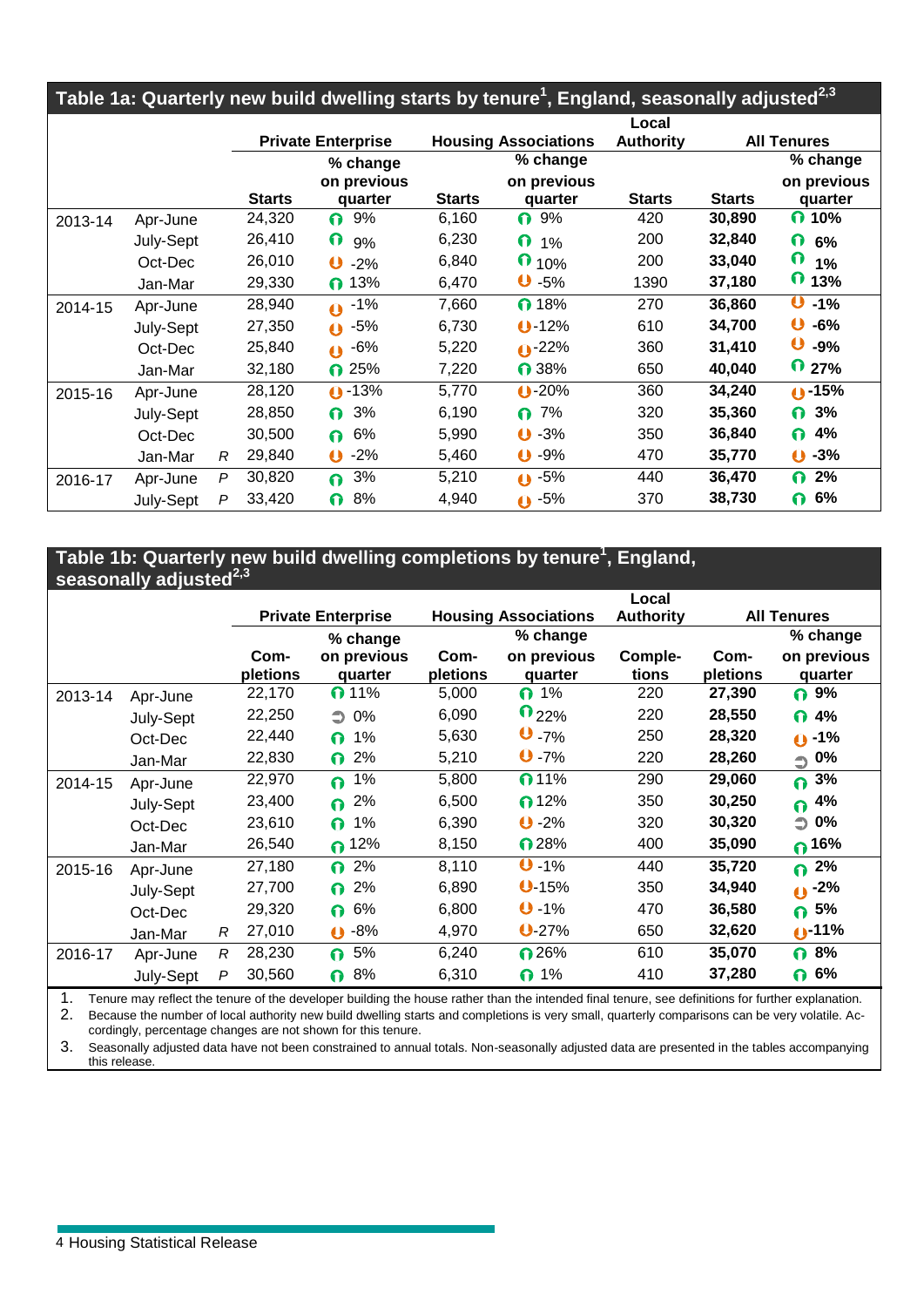# Annual figures

Annual figures are not seasonally adjusted and give the actual figures for house building over 12 month periods. These data can be used to make year on year comparisons. For quarter on quarter comparisons the quarterly seasonally adjusted series (above) should be used.



#### **Long term trends**

Annual new build dwelling starts were increasing from 2003-04 until reaching a peak of 183,600 in 2007. Similarly as with quarterly figures, starts fell sharply during the downturn to a low of 75,350 in the year ending June 2009. Since then, starts have experienced some periods of growth and levelling off, averaging around 143,000 for the past two years.

Similarly, annual completions increased from 2003-04, reaching a peak of 177,650 in the year ending December 2007. Completions then fell gradually through 2008 - 2010. They have started increasing again gradually since 2013-14.

#### **Starts – year ending September 2016**

There were 147,880 new build dwellings started in the year to September 2016, a 4 per cent increase from the year to September 2015.

Private enterprise starts were up 8 per cent compared with the previous year. Housing association starts decreased 12 per cent compared with a year before.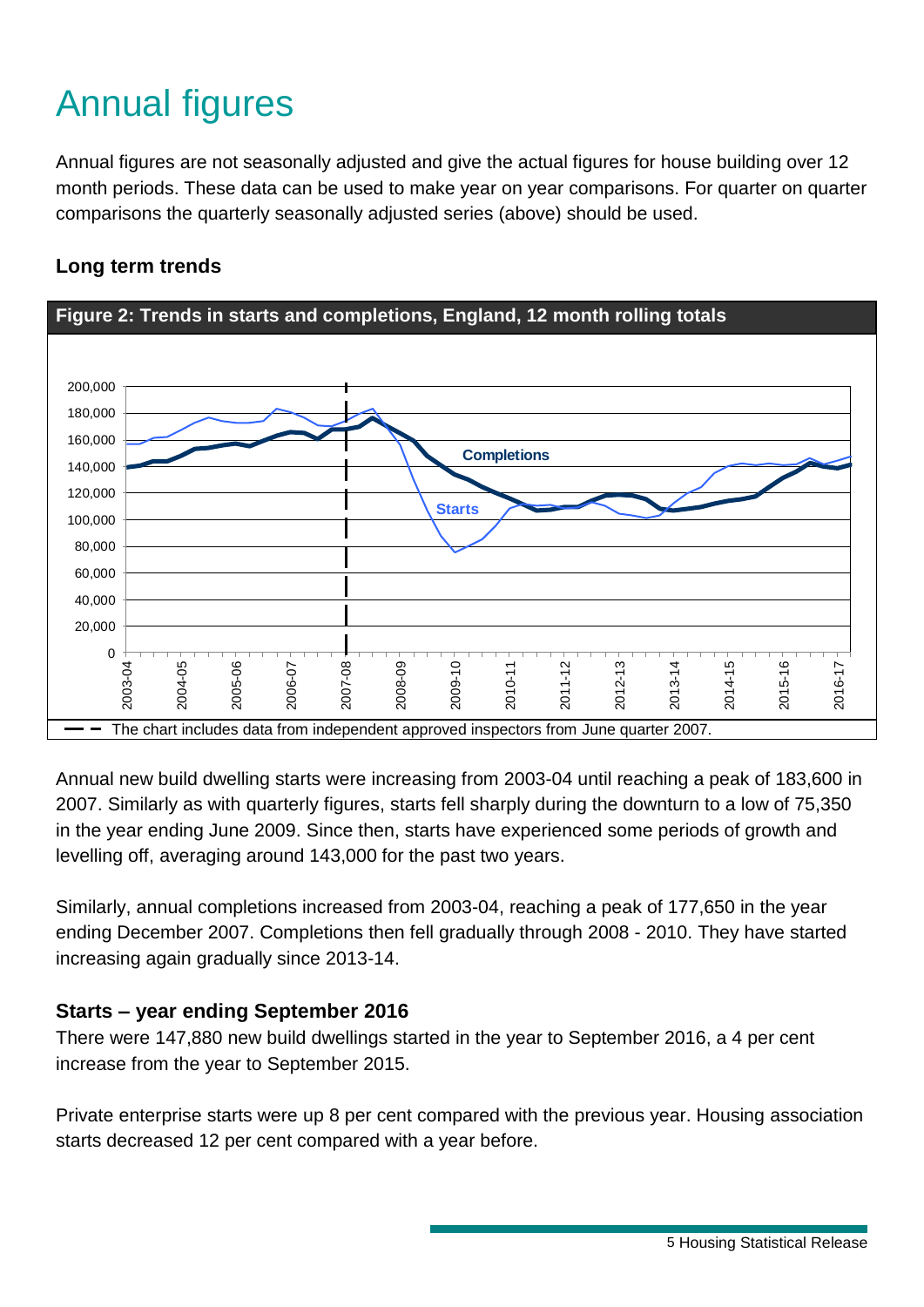#### **Completions – year ending September 2016**

141,690 new build dwellings were completed in the year to September 2016, which is 4 per cent higher than in the year to September 2015.

Private enterprise new build dwelling completions were 10 per cent higher than in the previous year, whilst completions by housing associations decreased by 19 per cent on an annual basis.

#### **Table 2a: Annual total new build dwelling starts by tenure<sup>1</sup> , England, not seasonally adjusted2,3**

|         |           |              |                                           |                                 |                                           |                                   | Local                                     |                                    |                                 |
|---------|-----------|--------------|-------------------------------------------|---------------------------------|-------------------------------------------|-----------------------------------|-------------------------------------------|------------------------------------|---------------------------------|
|         |           |              |                                           | <b>Private Enterprise</b>       |                                           | <b>Housing Associations</b>       | <b>Authority</b>                          |                                    | <b>All Tenures</b>              |
|         |           |              | <b>Starts in</b><br>previous<br>12 months | % change<br>on previous<br>vear | <b>Starts in</b><br>previous<br>12 months | $%$ change<br>on previous<br>year | <b>Starts in</b><br>previous<br>12 months | Starts in<br>previous<br>12 months | % change<br>on previous<br>year |
| 2013-14 | Apr-June  |              | 88,580                                    | 0<br>6%                         | 22,290                                    | $\bigcap_{12\%}$                  | 1,800                                     | 112,660                            | 8%<br>0                         |
|         | July-Sept |              | 94,720                                    | $\bigcap_{15\%}$                | 23,450                                    | $\mathbf{0}_{20\%}$               | 1,530                                     | 119,700                            | <b>0</b> 16%                    |
|         | Oct-Dec   |              | 98,820                                    | $\Omega$ 23%                    | 24,900                                    | $\mathbf{0}$ 29%                  | 1,070                                     | 124,790                            | $\Omega$ 24%                    |
|         | Jan-Mar   |              | 107,340                                   | $\mathbf{\Omega}$ 31%           | 25,860                                    | <b>0</b> 30%                      | 2,200                                     | 135,410                            | $\Omega$ 31%                    |
| 2014-15 | Apr-June  |              | 111,090                                   | $\Omega$ 25%                    | 27,180                                    | $\Omega$ 22%                      | 2,060                                     | 140,330                            | $\Omega$ 25%                    |
|         | July-Sept |              | 111,940                                   | $\bigcap$ 18%                   | 27,780                                    | $\Omega$ 18%                      | 2,460                                     | 142,190                            | $\Omega$ 19%                    |
|         | Oct-Dec   |              | 111,800                                   | $\bigcap$ 13%                   | 26,340                                    | $\mathbf \Omega$<br>6%            | 2,630                                     | 140,760                            | $\bigcap$ 13%                   |
|         | Jan-Mar   |              | 113,950                                   | 6%<br>0                         | 26,850                                    | $\mathbf \Omega$<br>4%            | 1,890                                     | 142,690                            | $\bigcap$ 5%                    |
| 2015-16 | Apr-June  |              | 114,060                                   | 3%<br>0                         | 24,910                                    | $O - 8%$                          | 1,970                                     | 140,940                            | $\supset$ 0%                    |
|         | July-Sept |              | 115,450                                   | 3%<br>0                         | 24,390                                    | $0 - 12%$                         | 1,680                                     | 141,510                            | $\supset$ 0%                    |
|         | Oct-Dec   |              | 119,360                                   | 7%<br>0                         | 25,060                                    | $O - 5%$                          | 1,670                                     | 146,090                            | 4%<br>0                         |
|         | Jan-Mar   | R            | 116,880                                   | 3%<br>0                         | 23,370                                    | $0 - 13%$                         | 1,490                                     | 141,740                            | $O - 1%$                        |
| 2016-17 | Apr-June  | R            | 119,820                                   | 5%<br>0.                        | 22,970                                    | $0 - 8%$                          | 1,580                                     | 144,370                            | 2%<br>0                         |
|         | July-Sept | $\mathsf{P}$ | 124,690                                   | $\Omega$<br>8%                  | 21,550                                    | $0 - 12%$                         | 1,640                                     | 147,880                            | 4%<br>0                         |

**Table 2b: Annual total new build dwelling completions by tenure<sup>1</sup> , England, not seasonally adjusted2,3**

|                                     |           |   |                                              |                                 |                                              |                                   | Local                                        |                                              |                                 |
|-------------------------------------|-----------|---|----------------------------------------------|---------------------------------|----------------------------------------------|-----------------------------------|----------------------------------------------|----------------------------------------------|---------------------------------|
|                                     |           |   |                                              | <b>Private Enterprise</b>       |                                              | <b>Housing Associations</b>       | <b>Authority</b>                             |                                              | <b>All Tenures</b>              |
|                                     |           |   | Comple-<br>tions in<br>previous<br>12 months | % change<br>on previous<br>year | Comple-<br>tions in<br>previous<br>12 months | $%$ change<br>on previous<br>vear | Comple-<br>tions in<br>previous<br>12 months | Comple-<br>tions in<br>previous<br>12 months | % change<br>on previous<br>vear |
| 2013-14                             | Apr-June  |   | 85,170                                       | $-4%$<br>$\mathbf o$            | 20,580                                       | $0 - 26%$                         | 1,210                                        | 106,960                                      | $0 - 10%$                       |
|                                     | July-Sept |   | 86,120                                       | $\bullet$<br>$-3%$              | 21,330                                       | $0 - 22%$                         | 820                                          | 108,270                                      | $\mathbf \omega$<br>$-9%$       |
|                                     | Oct-Dec   |   | 87,010                                       | $-2%$<br>$\mathbf 0$            | 21,590                                       | $0 - 15%$                         | 840                                          | 109,440                                      | $\mathbf 0$<br>$-5%$            |
|                                     | Jan-Mar   |   | 89,630                                       | $\mathbf \Omega$<br>6%          | 21,790                                       | $0 - 1\%$                         | 910                                          | 112,330                                      | 0<br>4%                         |
| 2014-15                             | Apr-June  |   | 90,530                                       | 6%<br>0                         | 22,550                                       | 10%<br><u>ດ</u>                   | 980                                          | 114,060                                      | 7%<br>∩                         |
|                                     | July-Sept |   | 91,560                                       | 6%<br>$\Omega$                  | 23,050                                       | 8%<br>0                           | 1,110                                        | 115,720                                      | 7%<br>∩                         |
|                                     | Oct-Dec   |   | 92,850                                       | $\mathbf \Omega$<br>7%          | 23,780                                       | 10%<br>0                          | 1,180                                        | 117,810                                      | ი<br>8%                         |
|                                     | Jan-Mar   |   | 96,270                                       | 7%<br>$\Omega$                  | 27,020                                       | $\Omega$ 24%                      | 1,360                                        | 124,640                                      | $\Omega$ 11%                    |
| 2015-16                             | Apr-June  |   | 100,760                                      | $\Omega$ 11%                    | 29,240                                       | $\bigcap 30\%$                    | 1,500                                        | 131,500                                      | 0.<br>15%                       |
|                                     | July-Sept |   | 104,810                                      | $\Omega$ 14%                    | 29,700                                       | 29%<br>Ω.                         | 1,500                                        | 136,000                                      | 18%<br><u>ი</u>                 |
|                                     | Oct-Dec   |   | 110,890                                      | $\bigcap$ 19%                   | 30,060                                       | 26%<br>ი                          | 1,640                                        | 142,600                                      | 21%<br>0                        |
|                                     | Jan-Mar   | R | 111,540                                      | $\bigcap$ 16%                   | 26,400                                       | $-2%$<br>$\bullet$                | 1,890                                        | 139,840                                      | 12%<br>0                        |
| 2016-17                             | Apr-June  | R | 112,100                                      | <b>0</b> 11%                    | 24,690                                       | $0 - 16%$                         | 2,060                                        | 138,860                                      | 6%<br>0                         |
|                                     | July-Sept | P | 115,410                                      | $\bigcap$ 10%                   | 24,150                                       | $0 - 19%$                         | 2,130                                        | 141,690                                      | 4%<br>ი                         |
| See notes under Table 1a, 1b.<br>1. |           |   |                                              |                                 |                                              |                                   |                                              |                                              |                                 |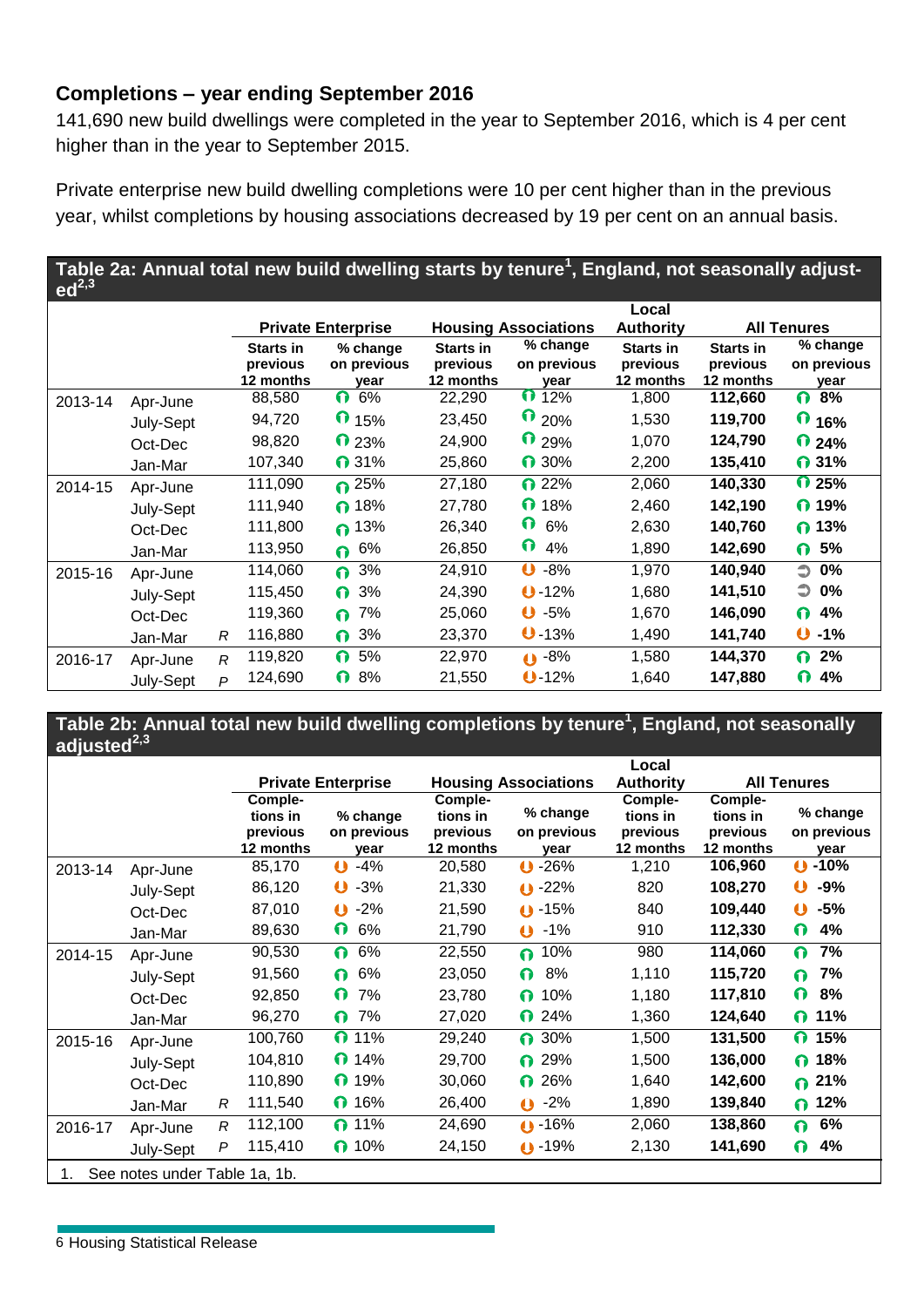#### **Historical trends**

Figure 3 below shows the historical trends of new build dwelling completions in England, split by tenure of developer. Overall, the number of completions was increasing until the 1970's with a peak of 352,540 dwellings completed in 1968. Completions then fell significantly in the next decade.

In terms of tenure of developer, from 1946 to 1980's a large number of completions were delivered by Local Authorities (Council housing) but has reduced considerably since changes in the 1980s saw local authorities becoming housing 'enablers' working with housing associations rather than direct 'providers'. Completions delivered by the private sector has picked up in 1950's and soon started dominating the market through to current day. Housing Associations have delivered broadly steady numbers of completions over the years. Technical details relating to the tenure classification in this release are outlined in the Definitions section.

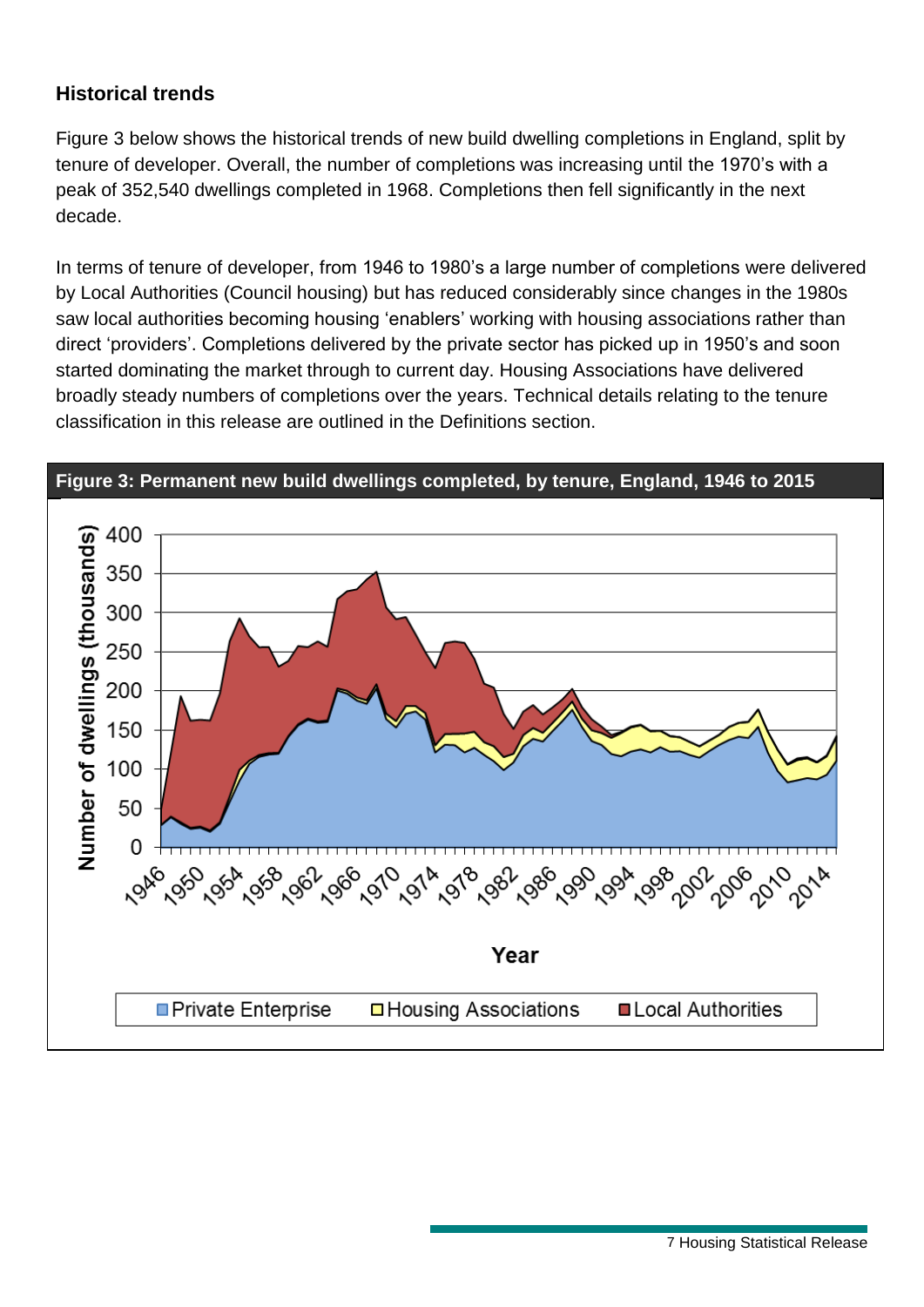# Sub-national trends

Comparisons between national, district and Local Enterprise Partnership figures in this section are based on the non-seasonally adjusted series. The discussion here is based on annual total values for house building in local authority districts. Using annual totals avoids issues of seasonality and also difficulties associated with quarterly variations in the small levels of house building in some local authority districts. For more information see "District level data" under "Data quality" below.

### **Geographic distribution of new build dwelling starts**

### **Figure 4: Starts per 1000 dwellings (left) and changes in numbers of starts (right) for each local authority district in the 12 months to September 2016 1**



the size of each district we divide the number of starts or completions in the year by the existing dwelling stock. The result is multiplied by 1000 to give a figure that is easier to interpret. For example a local authority district with 100,000 dwellings where, over the previous year, 150 new dwellings are started. This would give a value of 1.5 new dwellings per thousand of existing stock and would therefore be shaded in light yellow in the coloured map for starts.

There are strong areas of new build starts in Cambridge and Dartford. Areas in Gloucestershire, Derbyshire and Northamptonshire have also been experiencing high levels of starts.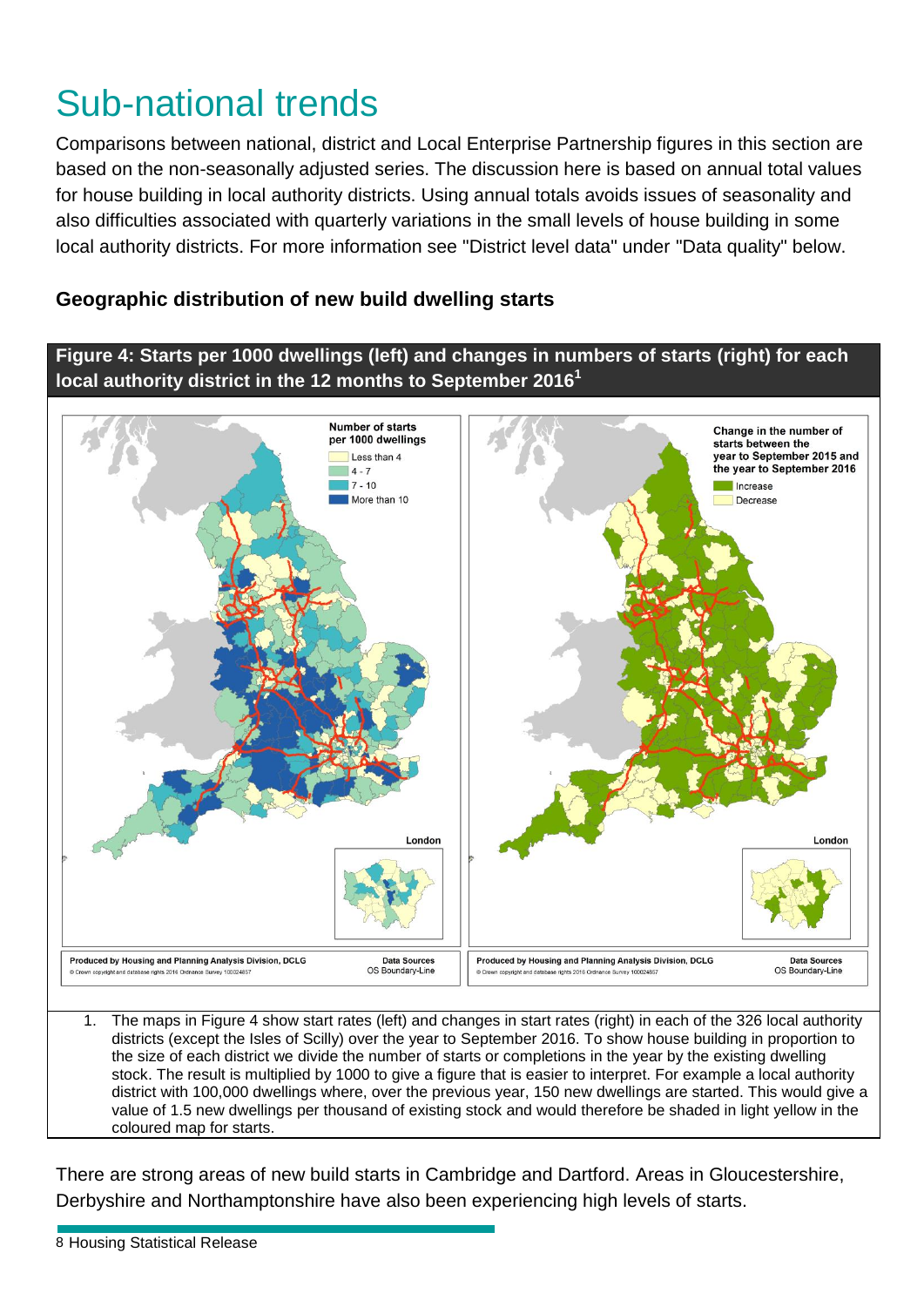Levels of starts increased between the year to September 2015 and the year to September 2016 in 186 out of 326 authorities. The geographic spread of increases and decreases is mixed. Some of the greatest increases and decreases in starts levels were in parts of London.

### **Geographic distribution of new build dwelling completions**

**Figure 5: Completions per 1000 dwellings (left) and changes in numbers of completions (right) for each local authority district in the 12 months to September 2016 2**



The highest rates of completions are found in Dartford and in parts of London and in a band starting to the north of the London green belt running through Bedfordshire, Northamptonshire and Leicestershire.

Completion rates between the year to September 2015 and the year to September 2016 were increasing in 172 out of 326 authorities. The geographic spread of increases and decreases is very mixed.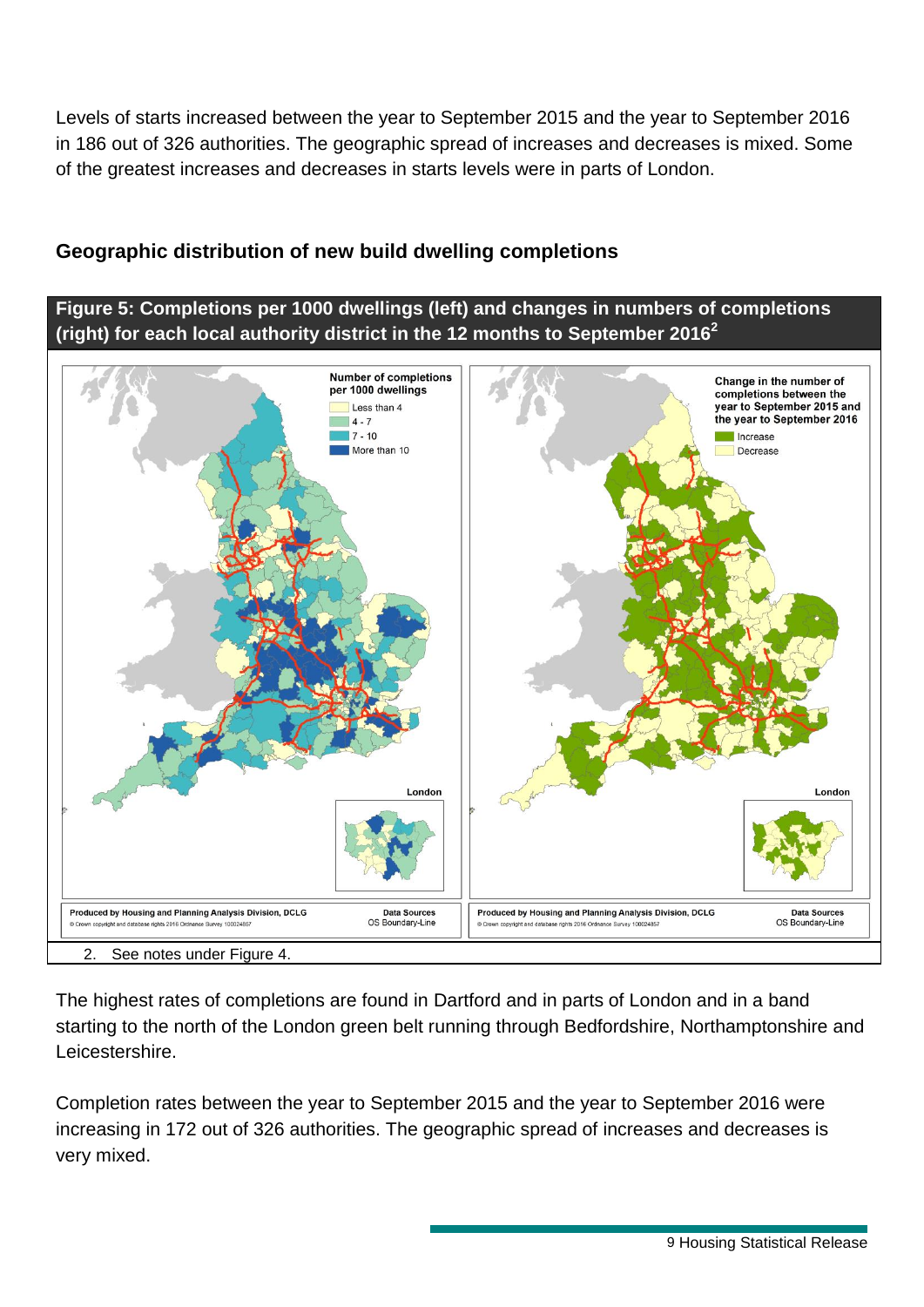### **Local Enterprise Partnerships**

House building statistics are reported at Local Enterprise Partnership level and can be found in the house building live tables. Local Enterprise Partnerships are partnerships between local authorities and businesses, initially formed in 2011. A list of the local authority districts covered by Local Enterprise Partnerships can be found here:

[http://www.gov.uk/government/publications/local-enterprise-partnerships-local-authority-mapping](https://www.gov.uk/government/publications/local-enterprise-partnerships-local-authority-mapping)

#### **Types of homes being built**

Approximately half of the data used to produce the house building statistics are supplied by the National House-Building Council (NHBC). These data contain additional detail on the size and type of new homes being completed and can be used to provide annual estimates of the proportion of new build dwellings that are houses as opposed to flats.

Figure 6 shows the split of completions between houses and flats. The proportion for flats increased from just under a quarter of all new build dwellings in 2001-02 to almost half by 2005- 06, remaining at that level through to 2008-09. The proportion for flats then fell back to around a third by 2010/11. In 2014-15 and 2015-16 houses made up 74 per cent of all new build dwelling completions – the highest proportion since 2001-02.

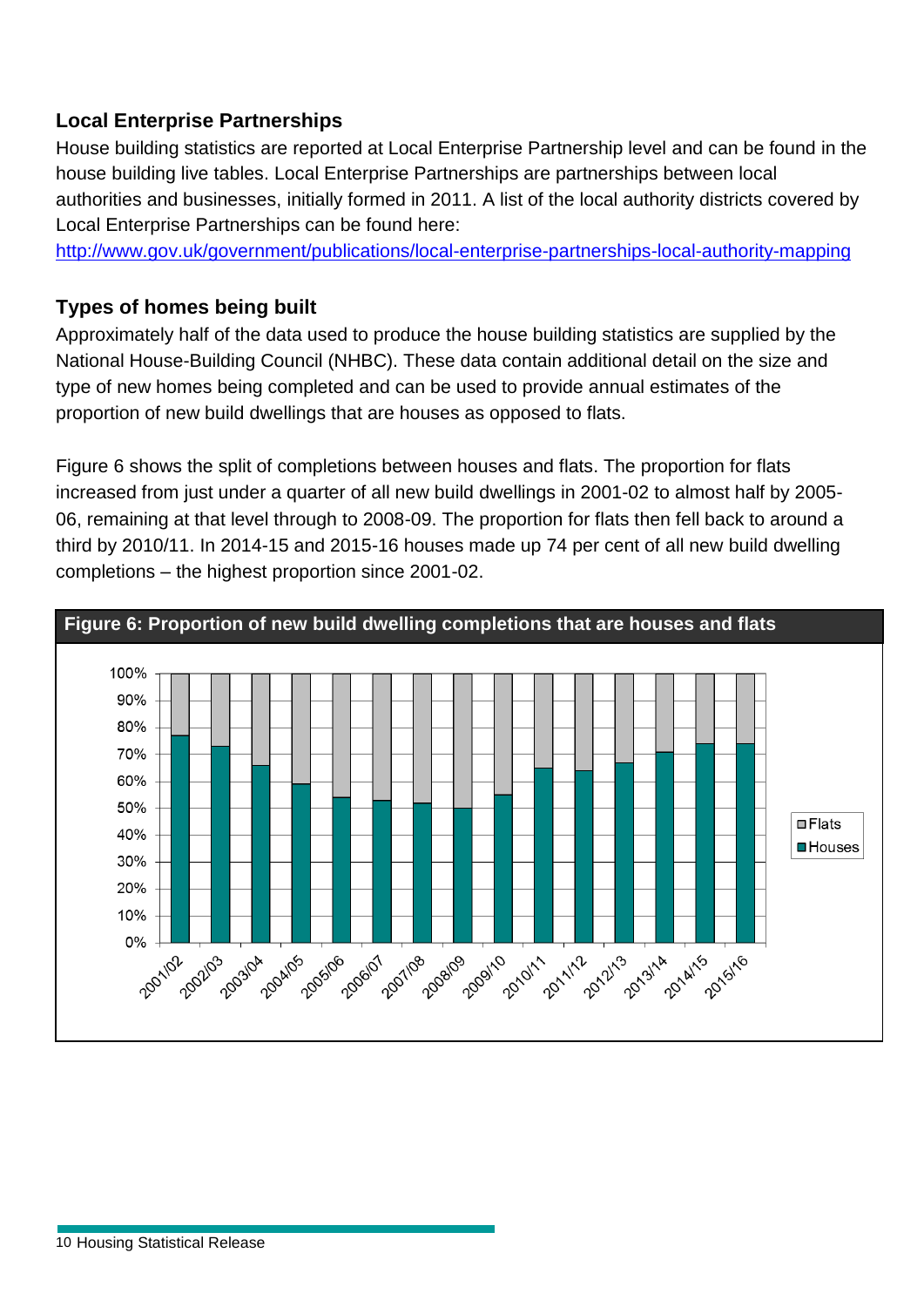# Accompanying tables

Separate accompanying tables are no longer published alongside this release. Instead all of the relevant data can be found in the house building live tables which are updated at the same time as this release is published. The available live tables are:

[http://www.gov.uk/government/statistical-data-sets/live-tables-on-house-building](https://www.gov.uk/government/statistical-data-sets/live-tables-on-house-building)

In addition, legacy regional tables are also available at the link above. These tables have not been updated. For more information please see the Written Ministerial Statement as noted below: [http://www.gov.uk/government/speeches/statistics-for-local-enterprise-partnerships-and-upper-tier](https://www.gov.uk/government/speeches/statistics-for-local-enterprise-partnerships-and-upper-tier-local-authorities)[local-authorities](https://www.gov.uk/government/speeches/statistics-for-local-enterprise-partnerships-and-upper-tier-local-authorities)

All statistical releases on house building can be accessed on the Department for Communities and Local Government website at

[http://www.gov.uk/government/organisations/department-for-communities-and-local](https://www.gov.uk/government/organisations/department-for-communities-and-local-government/series/house-building-statistics)[government/series/house-building-statistics.](https://www.gov.uk/government/organisations/department-for-communities-and-local-government/series/house-building-statistics)

## Related statistics

#### **Housing supply: net additional dwellings**

The Department for Communities and Local Government publishes annual National Statistics on **net additional dwellings** based on local authority estimates of gains and losses of dwellings during each year. These *Housing supply: net additional dwellings* (formerly known as *Net supply of housing*) statistics show the absolute change in dwelling stock between 1 April and 31 March the following year. They comprise the number of new build permanent dwellings; plus the net gain from dwelling conversions; plus the net gain of non dwellings brought into residential use; plus net additions from other gains and losses to the dwelling stock (such as mobile and temporary dwellings); less any demolitions. **These annual statistics provide a more comprehensive but less timely measure of total housing supply in England than the new build dwelling statistics. The quarterly new build dwelling statistics can be considered an important leading indicator of the annual net additional dwellings statistics.**

#### *Estimates of new build dwellings: net additions and quarterly new build statistics*

The 'quarterly new build' statistics are based on building control inspection data. The 'new build' component in 'net additions' statistics comes from annual returns from local authorities. Local authorities are asked to take account of all the changes to the housing stock over the previous financial year. The new build figures from the annual return provide a more complete count than the building control based quarterly statistics. Local authorities have longer to complete the annual return and to reconcile various sources including council tax records, site visits and building control. The new build component of the net additions statistics is generally larger than the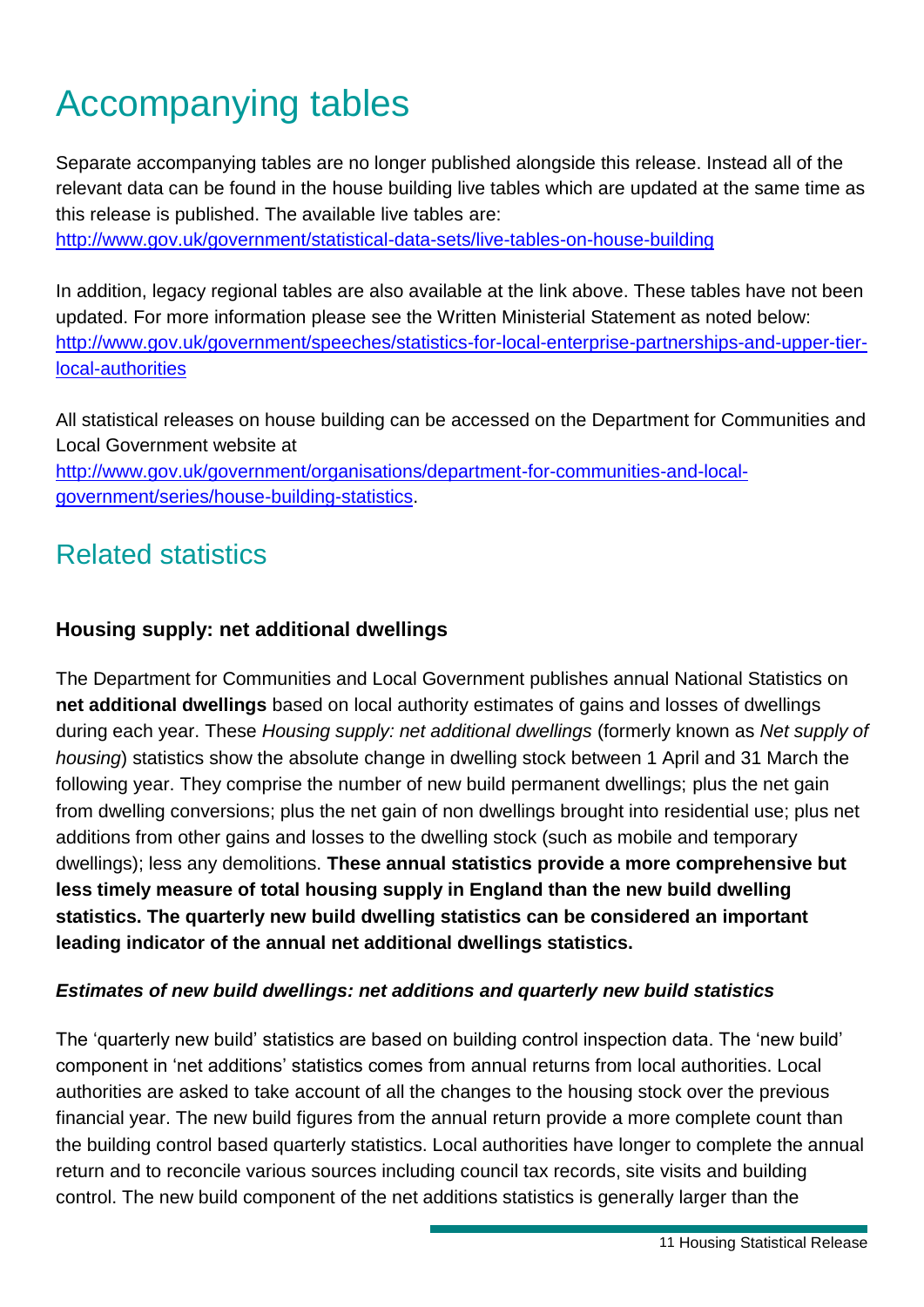corresponding annual total from the quarterly new build series**. 'Net additional dwellings' is the primary and most comprehensive measure of housing supply. The quarterly** *House building; new build dwellings* **release provides a leading indicator.**

The *Housing supply; net additional dwellings* statistics can be found at the link below.

[http://www.gov.uk/government/organisations/department-for-communities-and-local](http://www.gov.uk/government/organisations/department-for-communities-and-local-government/series/net-supply-of-housing)[government/series/net-supply-of-housing](http://www.gov.uk/government/organisations/department-for-communities-and-local-government/series/net-supply-of-housing) .

#### **Council tax valuation lists**

The Valuation Office Agency compiles and maintains lists of all domestic properties in England and Wales to support the collection of council tax. These lists are continually updated to reflect new dwellings and losses. The Valuation Office Agency also manages lists of 'non-domestic rating' properties in England and Wales to support the collection of business rates. These lists are also continually updated to reflect the creation and loss properties. Properties move between the two lists (for example, a 'non-domestic rated' self-catering property may change to a Council Tax valuation list dwelling, and vice versa).

The Valuation Office Agency's definition of a dwelling differs from that used in the population census. The Department for Communities and Local Government's *net additional dwelling statistics* and dwelling stock estimates statistics use the census definition that does not include communal dwellings although these are included in the council tax list. (see *'Definitions'* section below).

The Valuations Office Agency now publishes statistics on these lists which can be found at the following link.

#### <http://www.voa.gov.uk/corporate/Publications/statistics.html>

#### **New Homes Bonus**

The New Homes Bonus allocates grants to local authorities according to the number of new homes delivered and empty homes brought back into use in their area. The growth in their council taxbase is used as a proxy measure for the number of new homes delivered because this provides information about council tax bands which are required as part of the calculation of New Homes Bonus allocations. The number of long-term empty homes in each area is also collected as part of the council tax system.

As the New Homes Bonus is based on council tax data, which is derived from the Valuation Office Agency's valuation list, it is collected using the same, broader definition of a dwelling as used by the Valuation Office Agency (see *'Council tax valuation lists'* above).

The council taxbase data return is made by local authorities to the Department for Communities and Local Government in November giving details of their council tax base at September. Therefore the period over which the change in taxbase is measured for the New Homes Bonus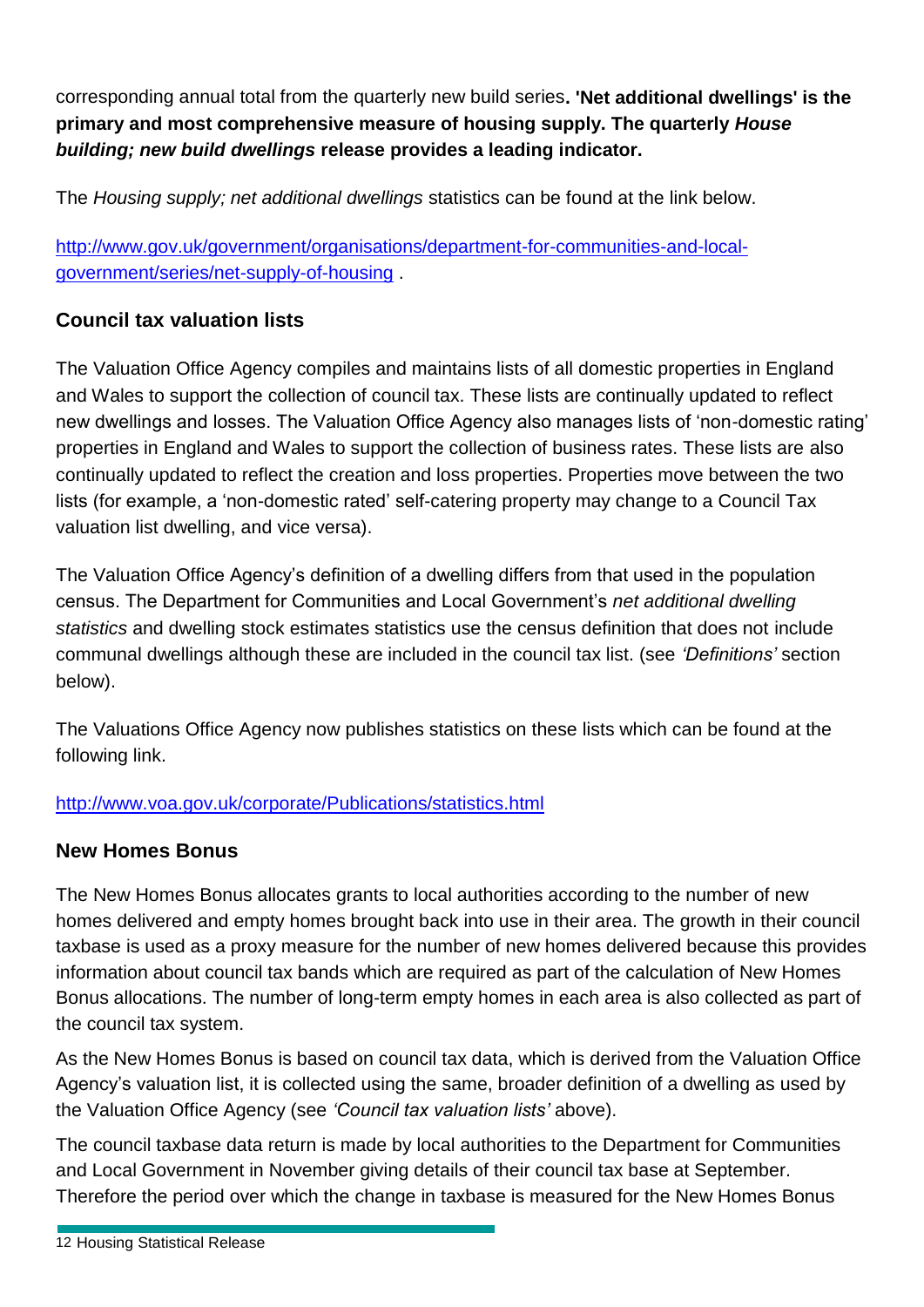(the year to September) is different from the period over which the *Housing supply; net additional dwellings* is measured (the year to April).

The combination of timing and definitional differences means that it is not possible to reconcile fully the New Homes Bonus numbers to the net additional dwelling estimates. The different sources will inevitably give different figures, though trends over time are likely to be similar. In addition, the New Homes Bonus headline allocations figures also include a component for empty homes brought back in to use.

Users of housing supply statistics should note that the New Homes Bonus figures are a by-product of the data used to administer the council tax system and are not primarily designed as a measure of housing supply. The National Statistics on *Net additional dwellings* is designed to give a comprehensive measure of housing supply which can be used to make consistent comparisons over time. They have been assessed and endorsed by the UK Statistics Authority (see 'National Statistics' section below).

The final New Homes Bonus allocations for 2016/17 were published on 8 February 2016. Details can be found at the following link.

[https://www.gov.uk/government/collections/new-homes-bonus-final-allocations-for-2016-to-2017](https://www.gov.uk/government/collections/new-homes-bonus-final-allocations-for-2016-to-2017-and-consultation-on-reforming-the-bonus) [and-consultation-on-reforming-the-bonus](https://www.gov.uk/government/collections/new-homes-bonus-final-allocations-for-2016-to-2017-and-consultation-on-reforming-the-bonus)

#### **Dwelling stock estimates**

The Department for Communities and Local Government also publishes statistics showing the total dwelling stock in England each year. These estimates are based on the latest census count incremented annually with the net additional dwelling statistics from this release. The dwelling stock estimates also provide a split by tenure that takes account of the net increases in supply and also changes between tenure such as Right to Buy sales.

[http://www.gov.uk/government/organisations/department-for-communities-and-local](http://www.gov.uk/government/organisations/department-for-communities-and-local-government/series/dwelling-stock-including-vacants)[government/series/dwelling-stock-including-vacants](http://www.gov.uk/government/organisations/department-for-communities-and-local-government/series/dwelling-stock-including-vacants) 

Dwelling stock by tenure is available at:

<http://www.gov.uk/government/statistical-data-sets/live-tables-on-dwelling-stock-including-vacants>

### **Affordable housing**

New affordable homes are defined as additional housing units (or bed spaces) provided to specified eligible households whose needs are not met by the market and can be categorised into social rent, intermediate rent and low cost home ownership. Total additional affordable supply includes both new build supply and acquisitions of existing private sector homes.

The house building statistics in this publication are categorised by tenure into private enterprise, housing association (HA) and local authority (LA). However, this tenure split has its limitations (see "Data quality" section) and is not the best source of information on new build specifically in the affordable housing sector.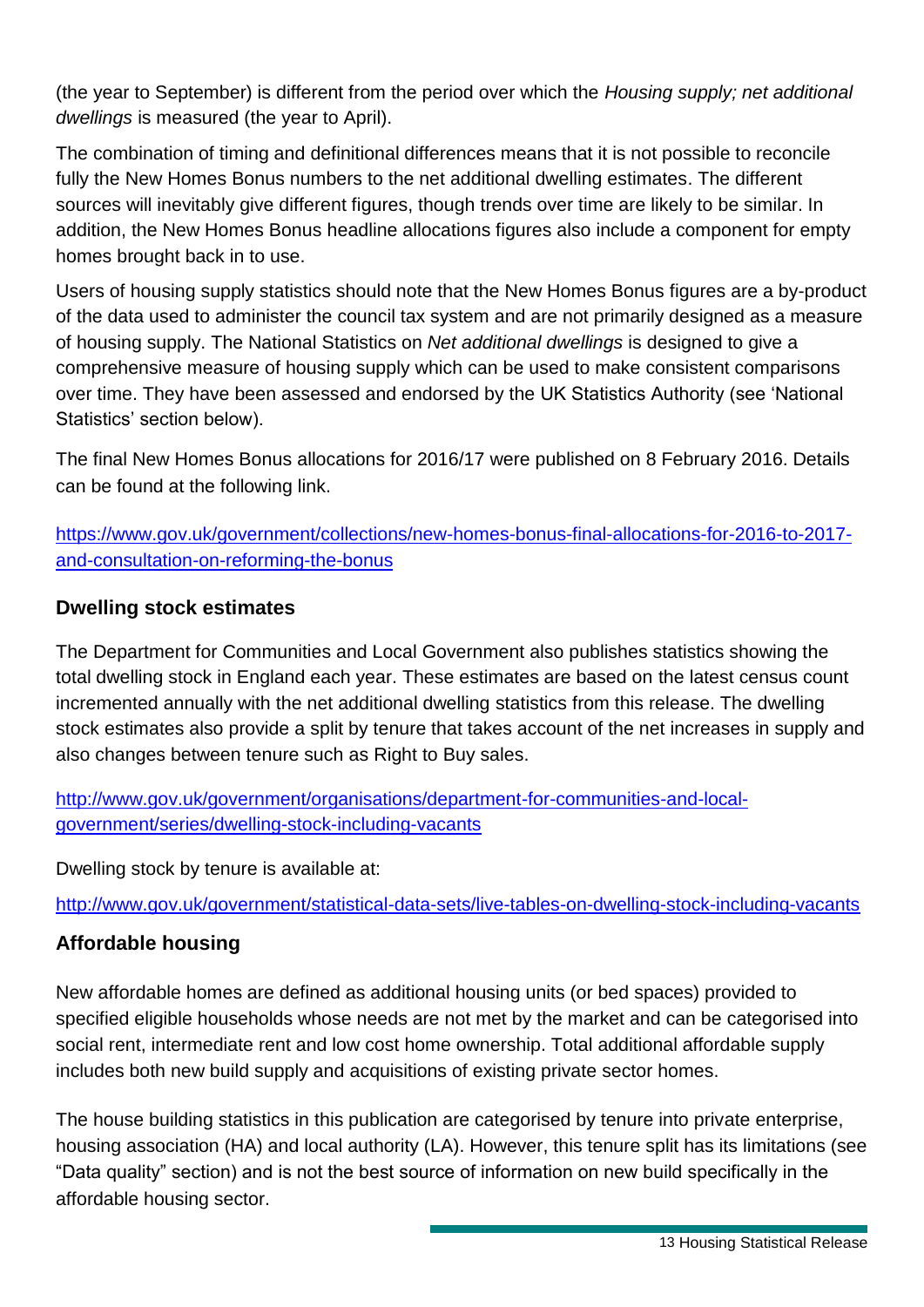A more detailed and complete source is Department for Communities and Local Government's *Affordable housing supply* statistics, which can be found at the following link, along with detail on definitions and sources.

#### [http://www.gov.uk/government/organisations/department-for-communities-and-local](http://www.gov.uk/government/organisations/department-for-communities-and-local-government/series/affordable-housing-supply)[government/series/affordable-housing-supply.](http://www.gov.uk/government/organisations/department-for-communities-and-local-government/series/affordable-housing-supply)

Although the HA and LA tenures of the house building statistics attempt to measure the entire new build component of affordable housing supply, including social rent, shared ownership and other affordable housing products, in practice much new build shared ownership housing and some new build social rent housing may be mis-recorded within the 'private enterprise' tenure of the house building statistics. This means that the house building statistics underestimate the total new build supply of affordable housing in the LA and HA tenure categories. Users requiring the best annual estimate for new build affordable housing should refer to the "New build and acquisitions" section of the affordable housing supply statistical release and live table 1009, both accessible from the link above. Despite this, the tenure split reported in the house building statistics continues to have practical uses as they provide more frequent and timely estimates of starts as well as completions, and are available back to 1946.

The Homes and Communities Agency's National Housing Statistics can be found at the following link – <http://www.homesandcommunities.co.uk/statistics>- and show delivery through the HCA funding programmes for housing.

| <b>Statistical source</b>                                                                    | <b>Included</b>                                                                                                             | <b>Not included</b>                                                                       | <b>Frequency</b> | <b>Timeseries</b> |  |
|----------------------------------------------------------------------------------------------|-----------------------------------------------------------------------------------------------------------------------------|-------------------------------------------------------------------------------------------|------------------|-------------------|--|
| House Building statistics:<br>Housing Association and<br>Local Authority tenures<br>combined | New build housing for<br>social rent.                                                                                       | Most affordable<br>ownership supply and<br>acquisitions from<br>existing private housing. | Quarterly        | <b>From 1946</b>  |  |
| Affordable Housing Supply<br>statistics                                                      | All supply (new build and<br>acquisitions) of<br>affordable housing                                                         | May be some small gaps<br>in coverage (see<br>release)                                    | Annual           | From 1991/92      |  |
| Homes and Communities<br><b>Agency National Housing</b><br><b>Statistics</b>                 | All supply (new build and<br>acquisitions) of<br>affordable housing<br>delivered through HCA<br>grant funding<br>programmes | Some housing delivered<br>without HCA grant<br>funding.                                   | Six monthly      | From 2009/10      |  |

There are three main sources of official figures on affordable housing supply which are summarised in the following table: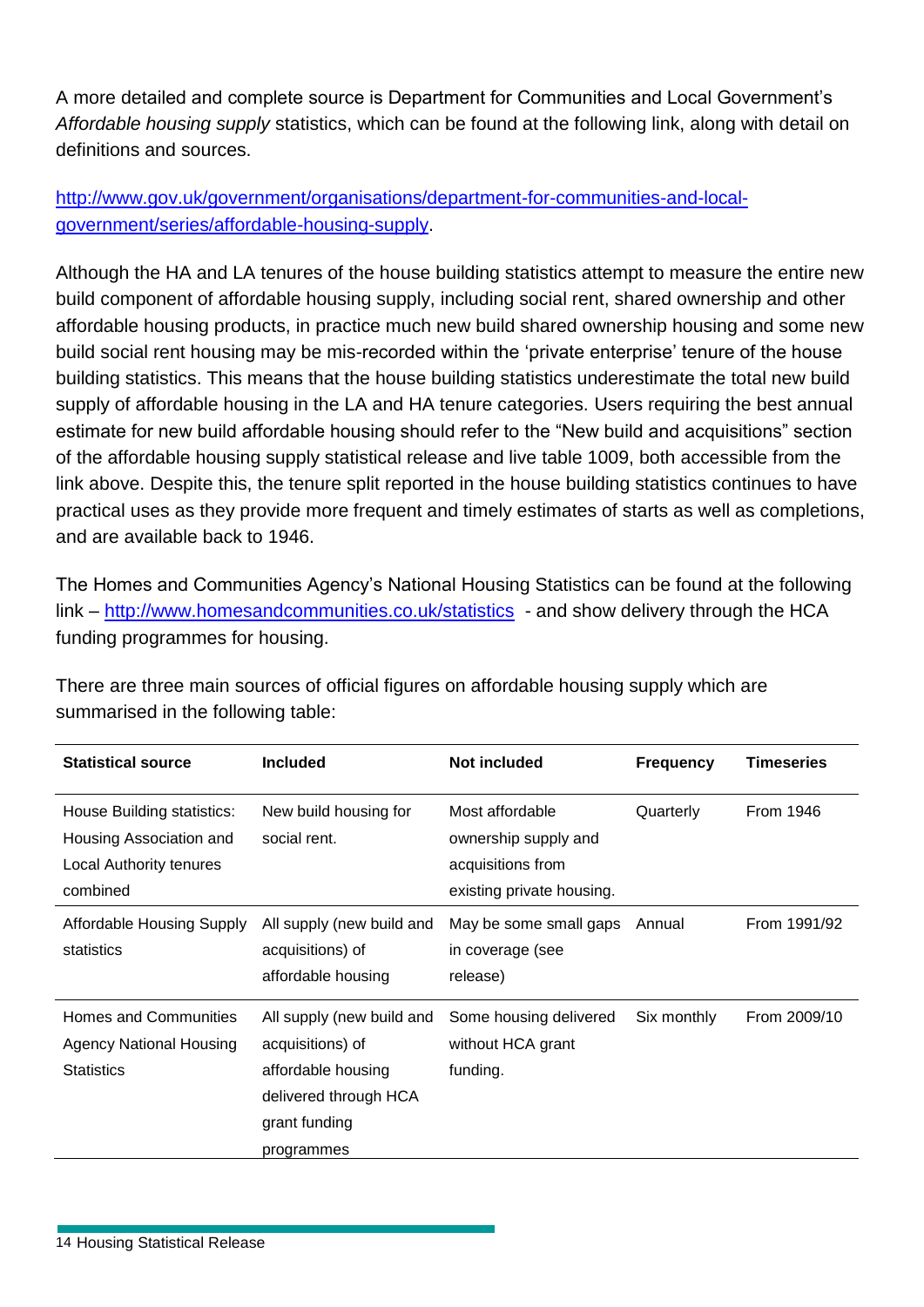# **Definitions**

### **Dwelling**

A home or dwelling in these statistics is defined in line with the Census definition, which defines a dwelling as a self-contained unit of accommodation. Self-containment is where all the rooms (including kitchen, bathroom and toilet) in a household's accommodation are behind a single door which only that household can use. Non-self contained household spaces at the same address should be counted together as a single dwelling. Therefore a dwelling can consist of one selfcontained household space or two or more non-self-contained household spaces at the same address.

Ancillary dwellings (*eg* 'granny annexes') are included provided they are self-contained, pay separate council tax from the main residence, do not share access with the main residence (*eg* a shared hallway) and there are no conditional restrictions on occupancy.

Communal establishments, ie establishments providing managed residential accommodation, are not counted in overall housing supply. These cover university and college student, hospital staff accommodation, hostels/homes, hotels/holiday complexes, defence establishments (not married quarters) and prisons. However, purpose-built (separate) homes (*eg* self-contained flats clustered into units with 4 to 6 bedrooms for students) are included, with each self-contained unit counted as a dwelling.

Non permanent (or 'temporary') dwellings are included if they are the occupant's main residence and council tax is payable on them as a main residence. These include caravans, mobile homes, converted railway carriages and houseboats. Permanent Gypsy and Traveller pitches should also be counted if they are, or likely to become, the occupants' main residence.

#### **New build dwelling start**

A dwelling is counted as started on the date work begins on the laying of the foundation, including 'slabbing' for houses that require it, but not including site preparation. Thus when foundation work commences on a pair of semi-detached houses two houses are counted as started, and when work begins on a block of flats all the dwellings in that block are counted as started. The starts of houses in building schemes are usually phased over a period of weeks or even, in very large schemes, months.

#### **New build dwelling completion**

In principle, a dwelling is regarded as complete when it becomes ready for occupation or when a completion certificate is issued whether it is in fact occupied or not. In practice, the reporting of some completions may be delayed and some completions may be missed if no completion certificate was requested by the developer or owner, although this is unusual.

#### **Tenure**

For the purposes of these statistics, the term tenure refers to the nature of the organisation responsible for the development of a new housing start or completion. It does not necessarily describe the terms of occupancy for the dwelling on completion. For example, some housing associations develop homes for sale on the open market. Such homes would be reported in the Housing Association tenure of these statistics, but would ultimately most likely be owned and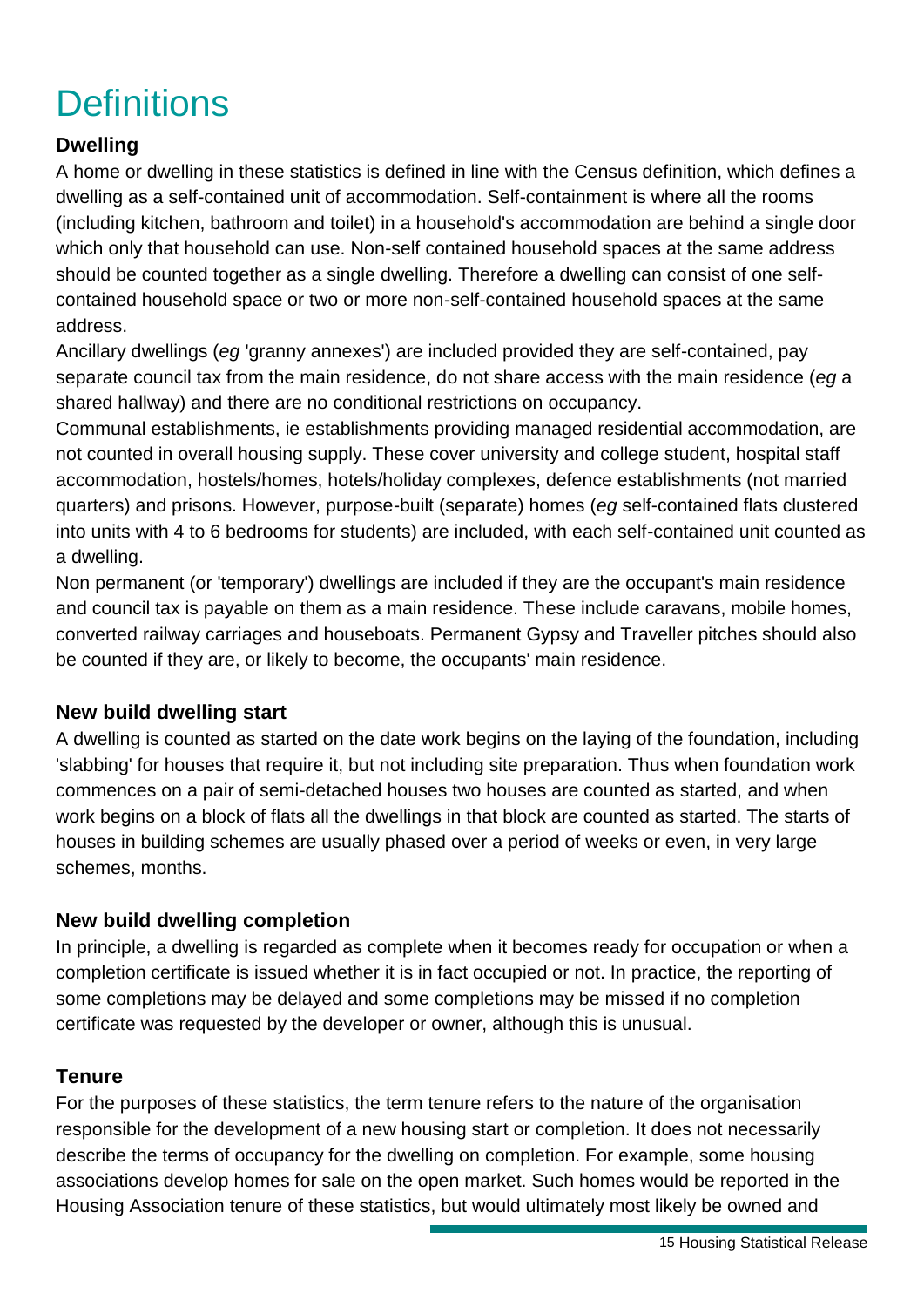occupied in the private sector.

#### **Housing association**

"Housing associations (HAs)" has been used as the generic name for all social landlords not covered by local authorities (see below). In previous editions HAs were referred to as Registered Social Landlords (RSL), and the technical term (private) Registered Provider (pRP) of social housing is also sometimes used. The more all-encompassing description of 'housing associations' is now seen as more helpful to users of these statistics.

# Technical notes

## Symbols

The following conventions have been used in the tables:

- .. Not available;
- Fewer than 5 dwellings;
- P Figure provisional and subject to revision;
- R Revised from previous release.

Totals may not equal the sum of component parts due to rounding to the nearest 10.

## Data collection

This release takes information from three data sources on building control:

- 'P2' quarterly house building returns submitted to Department for Communities and Local Government by local authority building control departments;
- monthly information from the National House-Building Council (NHBC) on the volume of building control inspections they undertake in each local authority area  $\mathbf{N}$   $\mathbf{BC}$ , and;
- quarterly data collection from other approved inspectors (AIs).

Data on starts and completions by individual building control organisations are not published.

## Data quality

#### **District level data**

House building data are collected at local authority district level, but it is important to treat figures at this level with care. House building is unevenly distributed both geographically and over time and patterns of housing development can produce clusters of new homes which make the figures at a low geographic level volatile and difficult to interpret.

Consider a district averaging 100 starts in a quarter: one or two major residential developments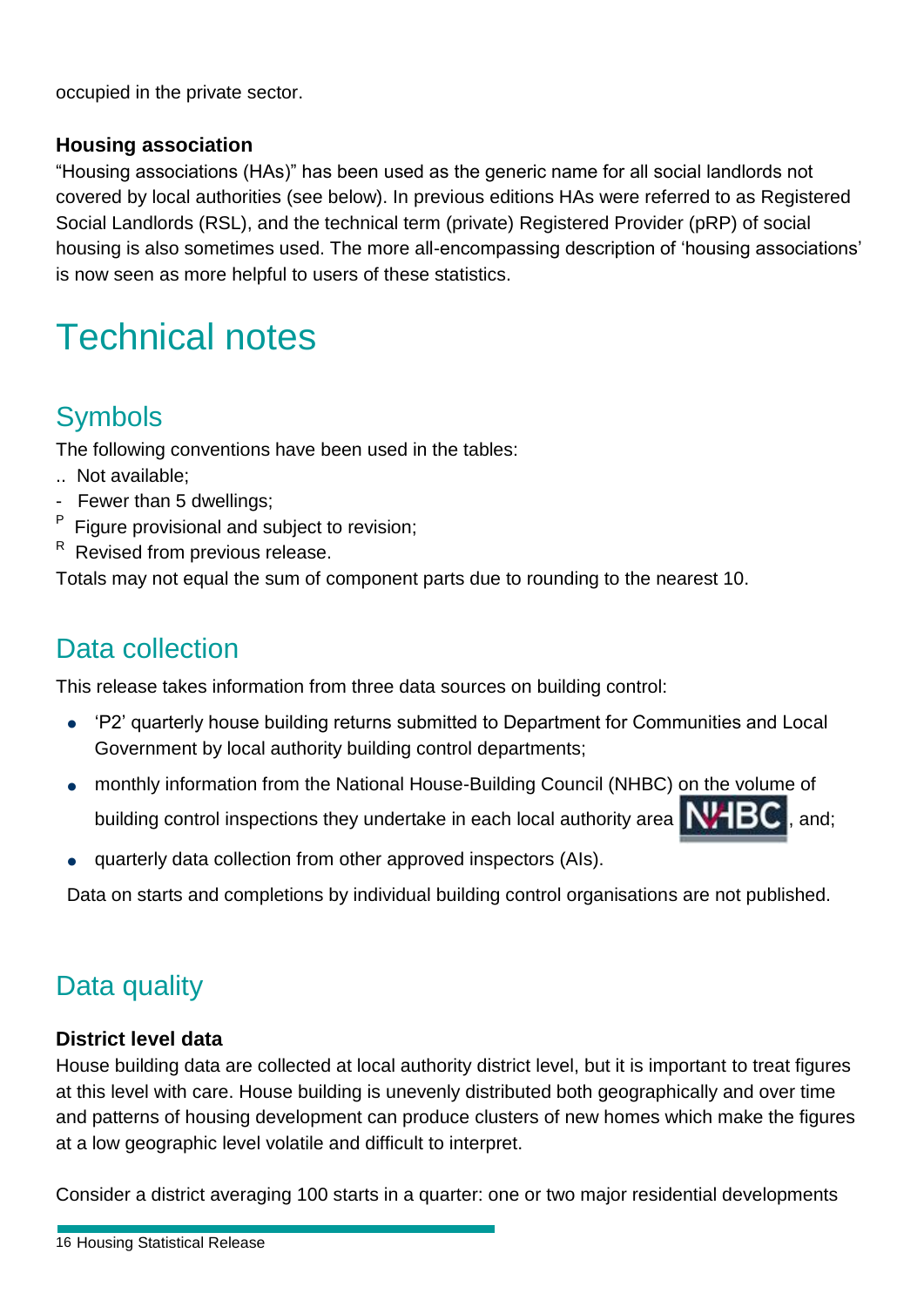starting in that district would produce a large increase in starts for that year. Similarly, once work on the developments has begun those starts would drop out of the statistics which could at first glance be interpreted as a large fall in housing supply in that district. In the next year a new development might occur in a neighbouring district and produce similar effects. Neither of these events would in themselves be unusual but in both cases it would be unwise to infer any form of trend from the figures. A better interpretation might be to look at both districts, together with neighbouring areas.

In addition, the precise timing with which starts and completions are recorded in the statistics can vary from one housing development to the next, depending on factors such as the timing of building control inspections or differences between data providers' administrative systems. Such factors tend to cancel out over time or when figures are aggregated to higher geographic levels, but can be acute at the individual district level.

District level data are available in live table 253 which includes annual district level data back to 1998-99 and in live table 253a which includes quarterly district level data back to 2005. For more information about live tables see "Accompanying tables" section below.

#### **Local Enterprise Partnerships**

Local Enterprise Partnership level house building statistics are aggregations of district level data and are available in live tables 255 (annual) and 255a (quarterly) back to 2012.

#### **Response rate**

The P2 data received from local authorities record starts and completions inspected by local authority building control. These data also include imputation for a small number of missing returns. In the September quarter 2016 a 92 per cent local authority response rate was achieved.

Other approved inspector data are collected from independent building control companies. In the September quarter 2016 an 83 per cent response rate was achieved. Where an approved inspector company has previously provided returns but has not provided a return for the current period the data include imputed values for that company.

The NHBC data include all starts and completions inspected by NHBC building control.

#### **Imputation**

The process to impute for a missing P2 local authority return works by picking up all data recorded in completed returns for that local authority over the previous five years and comparing it to data for other similar local authorities for the same periods. It then looks at the data provided for the current period by those other local authorities and imputes a figure for the missing local authority return which matches the proportion found in the comparison of data for the previous five years.

Imputation for other approved inspectors is performed using post stratification. Stratification is on the basis of the most recent previous total of starts and completions reported. Once approved inspectors have been stratified non-response weights are calculated and these weights applied to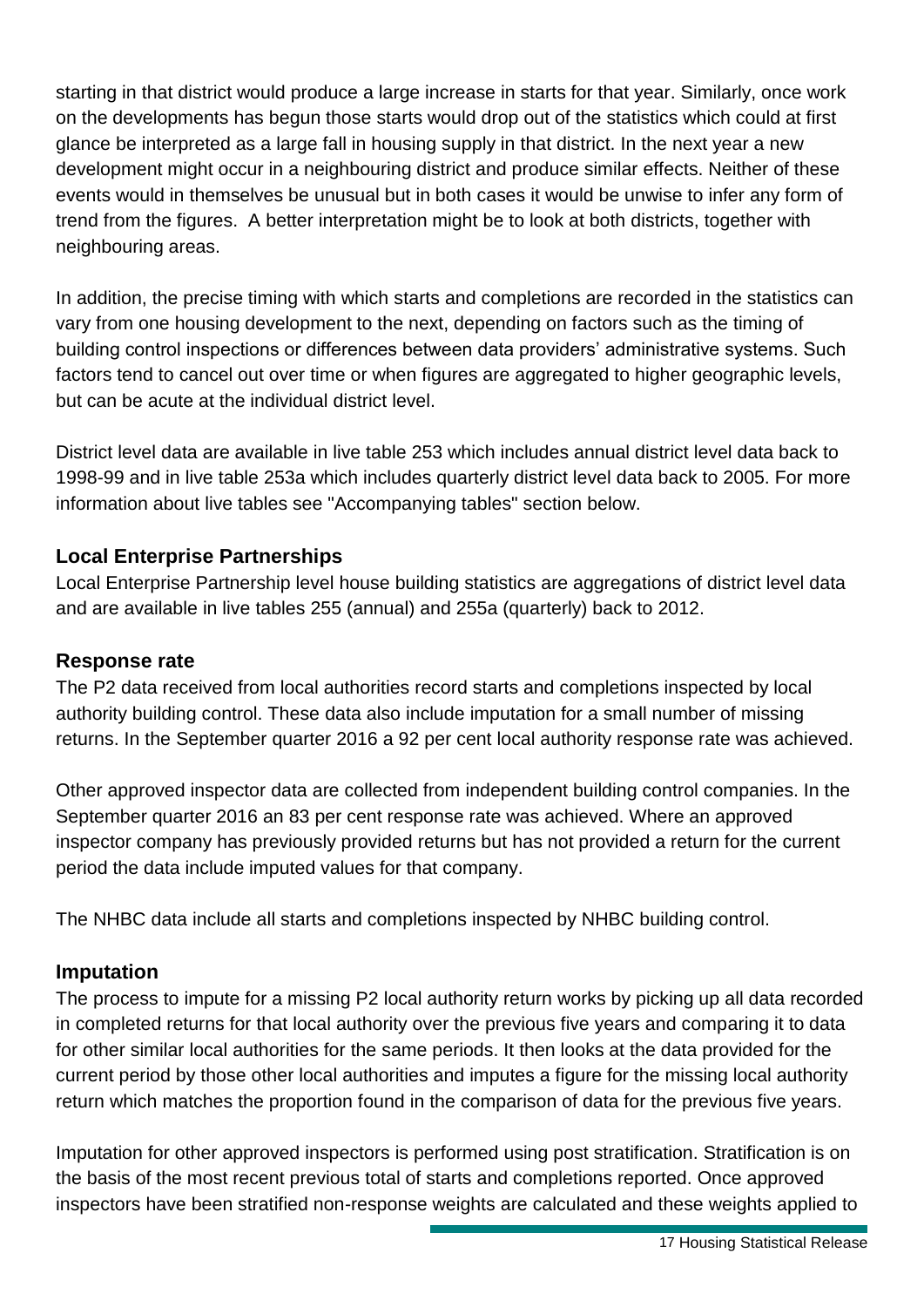all responding approved inspectors for the quarter. Where insufficient recent data exist to sensibly include a response or non-response in the stratification (for example where there are no recent data) or where the status of the approved inspector is unclear for that period (for instance it is not certain that they were operating in the that period or are a duplicate entry) the approved inspector is not included in the post stratification process. This may result in a small level of under coverage but ensures that only genuine non-response is weighted for and minimises the risk of overestimating the numbers of starts and completions inspected by approved inspectors.

Non-response weighting for approved inspectors is used only at an England level. In this release, starts data from one independent approved inspector for one quarter only (2016 Q3) was not included in the estimates, to enable further data quality assurance and an estimate was imputed.

### **Independent approved inspectors**

In the March quarter 2012 release the house building data was revised to include data from independent approved building control inspectors. This affected all quarters from the September quarter 2007.

The change to include data from approved inspectors was made in response to increased participation by private companies in the building control market. Following regulatory changes in 2005 it became easier for independent providers to operate in the private house building market for building control. The Department for Communities and Local Government began a quarterly data collection in the September quarter of 2007 to obtain data about this sector.

Results from this data collection showed that the approved inspectors' share of the building control market was at that time insufficient to merit changing the sources used for producing the house building statistics. However, the share held by the independent approved inspector market sector was increasing. In 2011 it was decided that the level of inspections by approved inspectors was sufficient to merit making the change to include the data in the statistics.

Using the data which had been collected the series was revised back to 2007. This minimised the impact and the overall effect on the trend was slight. However, there was inevitably a step change at the point of first inclusion. For completions this step change is small, with an estimated 216 completions inspected by independent approved inspectors in the quarter. The change in the starts series is more pronounced with 1,855 additional starts in the September quarter of 2007.

The inclusion of the approved inspectors was an improvement to the coverage of these statistics in response to the recent growth of this sector of the market but not a fundamental change to the methodology. The inclusion of the approved inspector data should bring coverage back in to line with the statistics from before 2005 and the entry of approved inspectors into the building control market for private housing. In this sense the section of the series which differs from the rest is the 18-month portion from mid-2005 to April 2007 during which approved inspectors could operate but for which data are not included.

Figure 7 shows that the percentages of all starts and completions reported by approved inspectors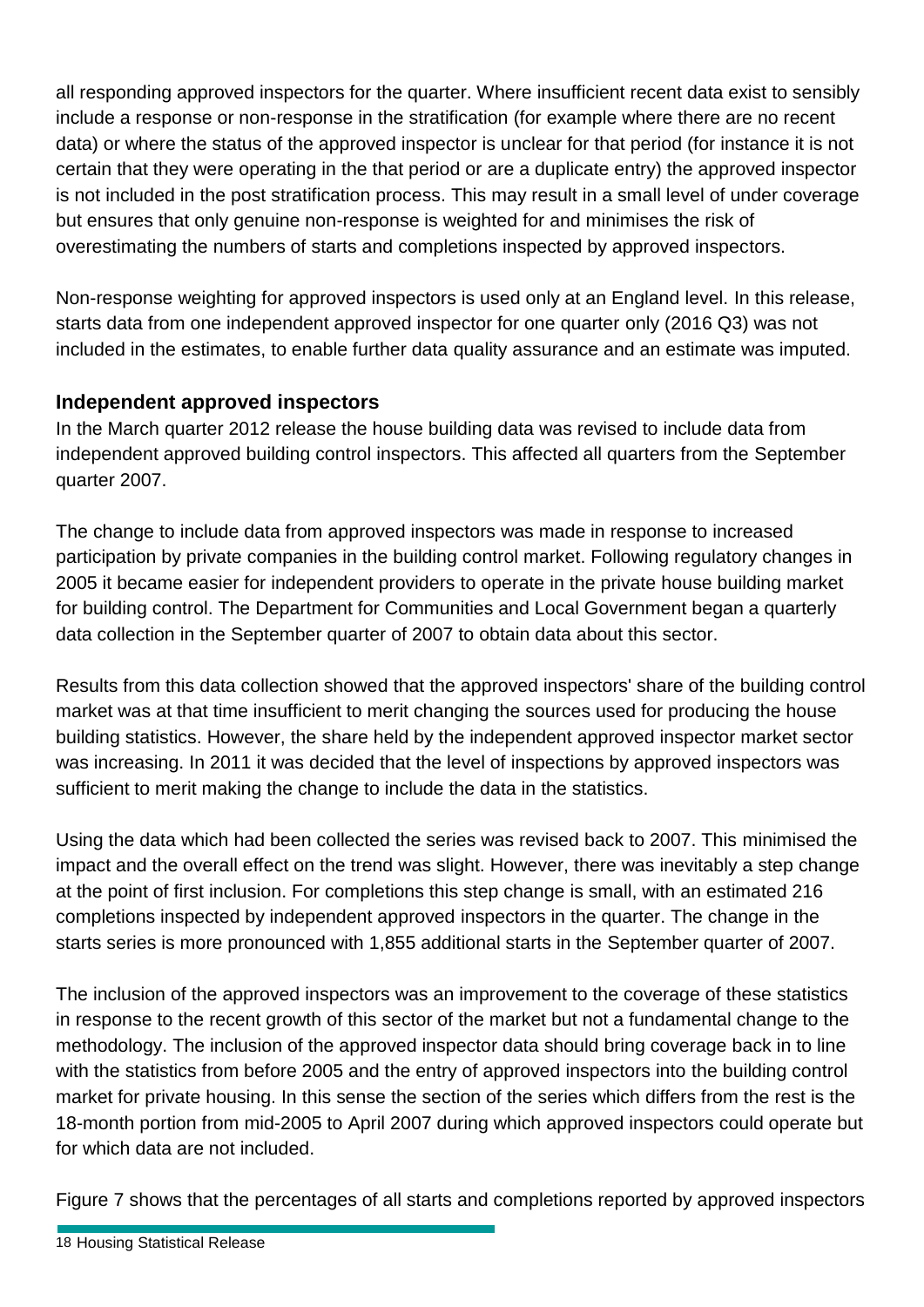have increased since 2007, with both showing particular increases during the early period. Approved inspector completions were less than 1 per cent of total completions in the September quarter of 2007 while starts comprised around 4 per cent of the total. It is likely that the 2007 data collection picked up very early activity for completions but that inspections relating to starts were already more advanced by the time of the collection began. Partial data from a survey of approved inspectors for 2006/07 supports this conclusion.

#### **Figure 7: Approved inspector reported starts and completions as a proportion of total starts and completions**



For more detail about the inclusion of data from independent approved inspectors, see pages 11- 14 of the House Building statistical release for the March quarter of 2012, available from the following link.

<http://www.gov.uk/government/publications/house-building-in-england-january-to-march-2012>

### **Tenure**

Figures on new build dwelling starts and completions are from records kept for building control purposes. The house building figures will reflect the tenure of the developer building the dwelling rather than the intended final tenure. This may lead to an understatement of housing association and local authority starts and completions recorded in these tables, and a corresponding overstatement of private enterprise figures. This problem is more likely to affect starts than completions.

There are two other sources of official statistics on affordable housing supply which should be considered as an alternative by users interested specifically in the affordable sector. Please refer to the "Related statistics" section of this publication for further information.

#### **From start to completion**

A wide range of factors can influence the length of time it takes for a new home to be constructed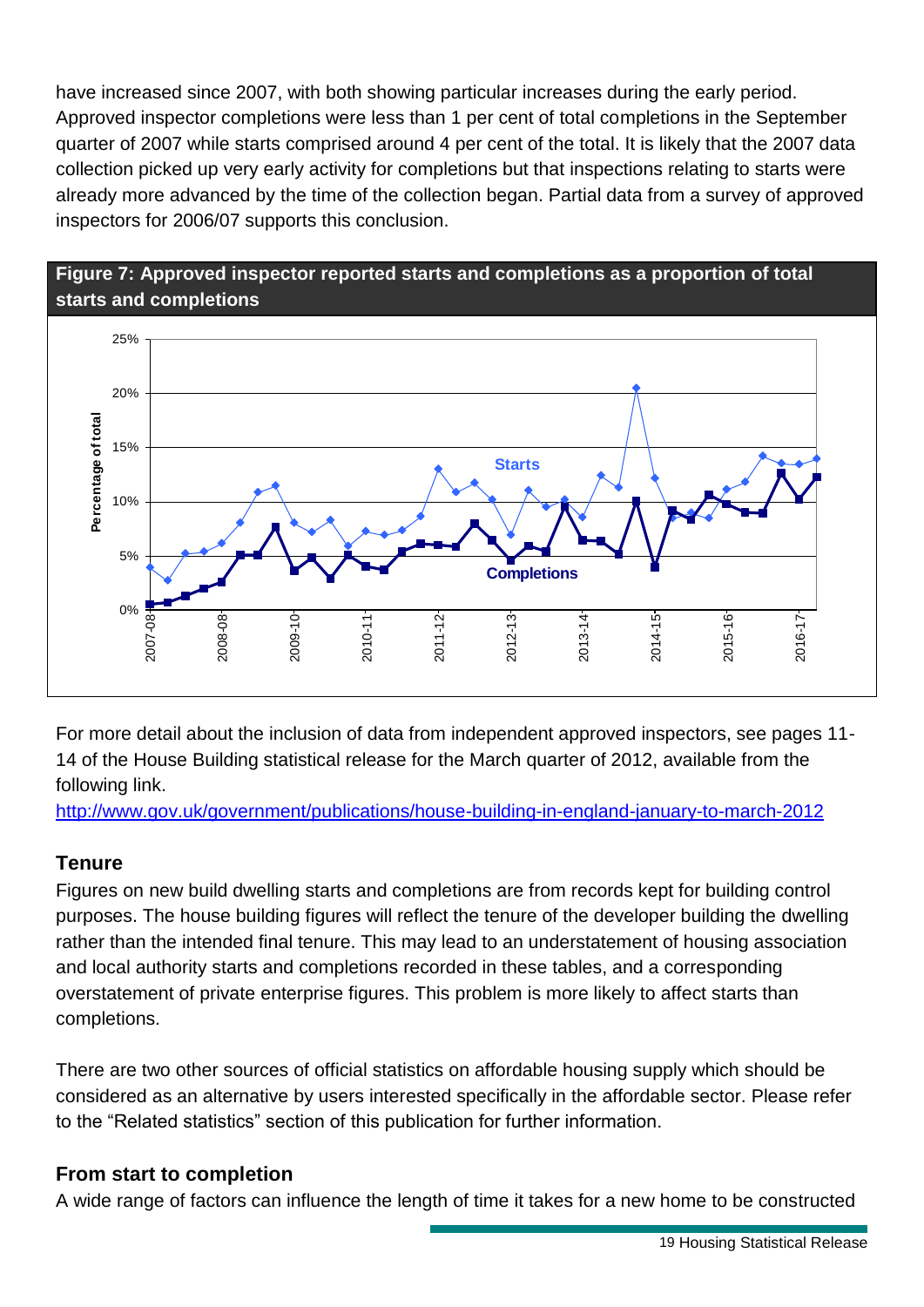from start to completion. This period can vary from just a few months to several years.

There are some circumstances in which starts might exceed completions. Information gathered from data providers indicates that the most common of these is where a new dwelling is started but never completed because the developer is no longer able or willing to complete the development.

Also, in principle a dwelling is regarded as completed when it becomes ready for occupation or when a completion certificate is issued, whether it is in fact occupied or not. In practice the reporting of some completions may be delayed and some completions may be missed if no completion certificate was requested by the developer or owner; this is unusual because most property owners would want to have a completion certificate for the purposes of selling the property on.

These circumstances do not disproportionately affect particular regions or types of area, although private housing development may be more likely to be affected than public.

In general the number of starts will be a strong indicator of the likely trend in completions in the near future but we have seen differences over the short and medium term. It sometimes appears that an imbalance exists in the statistics when the overall number of starts differs from the overall number of completions over a number of years. For example, over the period from 1997 – 2007 there were 1,760,000 starts but only 1,630,000 completions – a difference of 7 per cent.

However, a comparison of starts and completions over the long term shows that such differences tend to balance out over time – the years before 1997 and the years since 2007 both saw substantially more completions than starts, and over the 20 years from 1990 to 2010 there were in fact 1 per cent more completions than starts. These shorter term imbalances can be understood as a feature of the economic cycle.

#### **Comparability between the countries of the UK**

Each of the countries of the UK produces its own statistics on House Building (see "Related statistics" section below). The Department for Communities and Local Government is responsible for collecting and publishing data for England. However house building statistics for the devolved administrations of the UK, as well as for Great Britain and the UK as a whole, are included in the tables that accompany this statistical release. In this section the consistency of the data sources is discussed.

England and the devolved administrations use broadly consistent definitions for starts and completions in collecting house building data. Until now, all four countries have collected starts and completions data split into the three tenure types of private enterprise, housing association and local authority. From the September quarter 2011 onwards, this tenure split is no longer available for Welsh starts figures.

In England and Wales some housing association starts and completions can be misreported as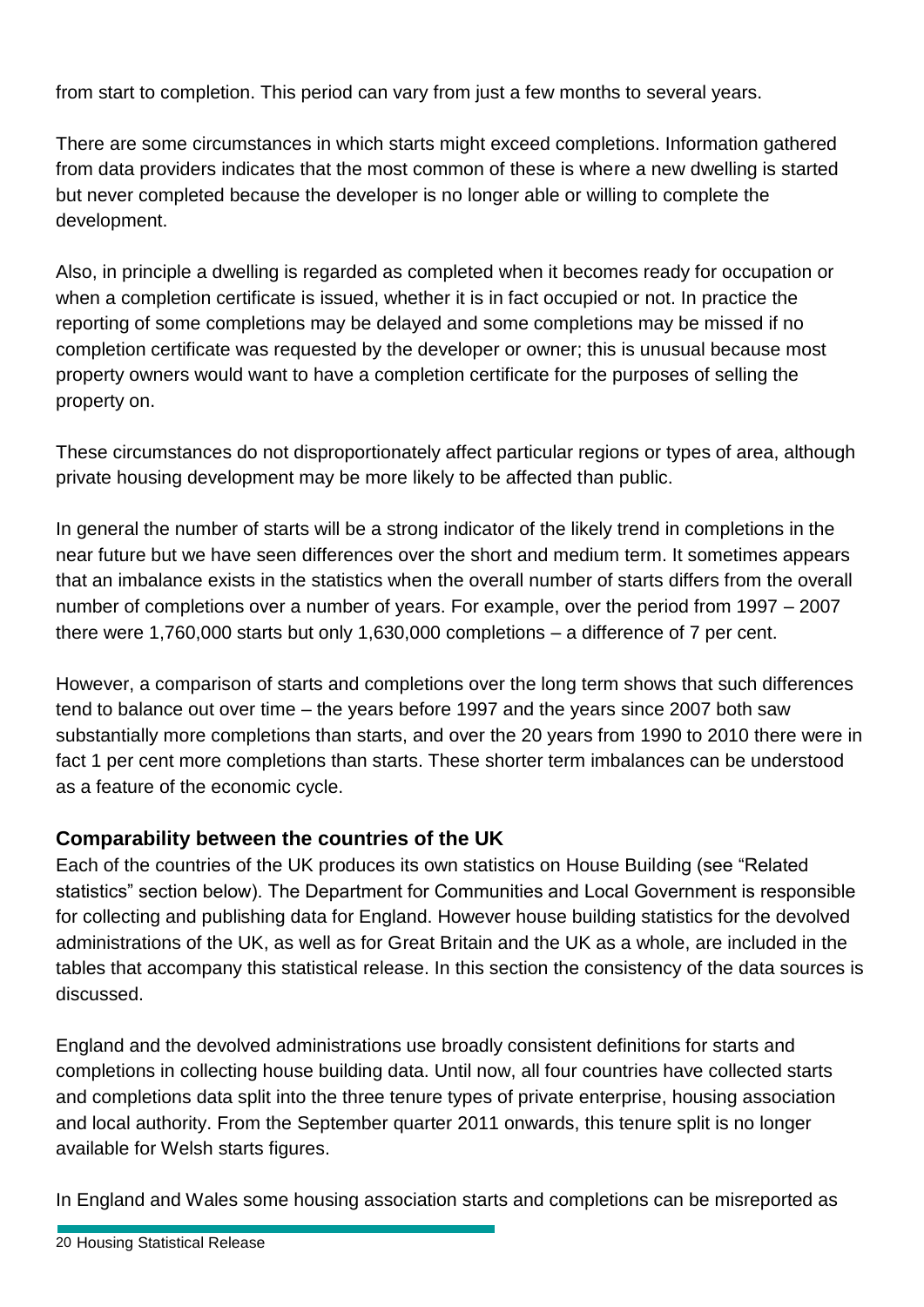private enterprise starts because it is sometimes difficult for data providers to identify whether a dwelling is being built for a housing association or for a private developer (see above). This is not thought to be a problem in Scotland where data on housing association house building are collected directly from housing association administrations rather than building inspection teams. It is because of this issue that statistics for house building starts in Wales no longer include a breakdown by tenure.

Northern Ireland data prior to 2005 is sourced from the Department of Communities, which use different definitions and adjust their data. Further information can be viewed on the Department for Communities website at: <https://www.communities-ni.gov.uk/publications/review-new-dwelling-starts-and-completions>

While a very small proportion of the data for England are imputed for missing responses (see above), a full response is generally collected in Wales, Scotland and Northern Ireland so imputation is seldom necessary.

Currently approved inspectors data is included in the statistics for Scotland and Northern Ireland. Approved inspector data is not used in the current Welsh house building data. However an investigation is currently underway to determine the level of approved inspector activity in Wales with a view to including approved inspectors if it is found to be appropriate.

## Revisions policy

This policy has been developed in accordance with the UK Statistics Authority Code of Practice for Official statistics and the Department for Communities and Local Government Revisions Policy (found at [http://www.gov.uk/government/publications/statistical-notice-dclg-revisions-policy\)](http://www.gov.uk/government/publications/statistical-notice-dclg-revisions-policy). There are two types of revisions that the policy covers:

### **Non-Scheduled Revisions**

Where a substantial error has occurred as a result of the compilation, imputation or dissemination process, the statistical release, live tables and other accompanying releases will be updated with a correction notice as soon as is practical.

### **Scheduled Revisions**

In order to maximise the response rate from local authorities and enable late information to be included, each quarterly P2 return can be updated at any time up to two years after the initial publication of the figures for that quarter. Every quarter, as well as releasing figures for the latest quarter, we revise the previous quarter to incorporate any data that came in shortly after the previous data collection period. This captures most late local authority data, but in order to incorporate the remainder a longer revision is carried out once a year, in the June quarter statistical release. Therefore, until each quarterly return is permanently closed, figures for that quarter remain provisional. Provisional figures are labelled in the tables with a "P" and revised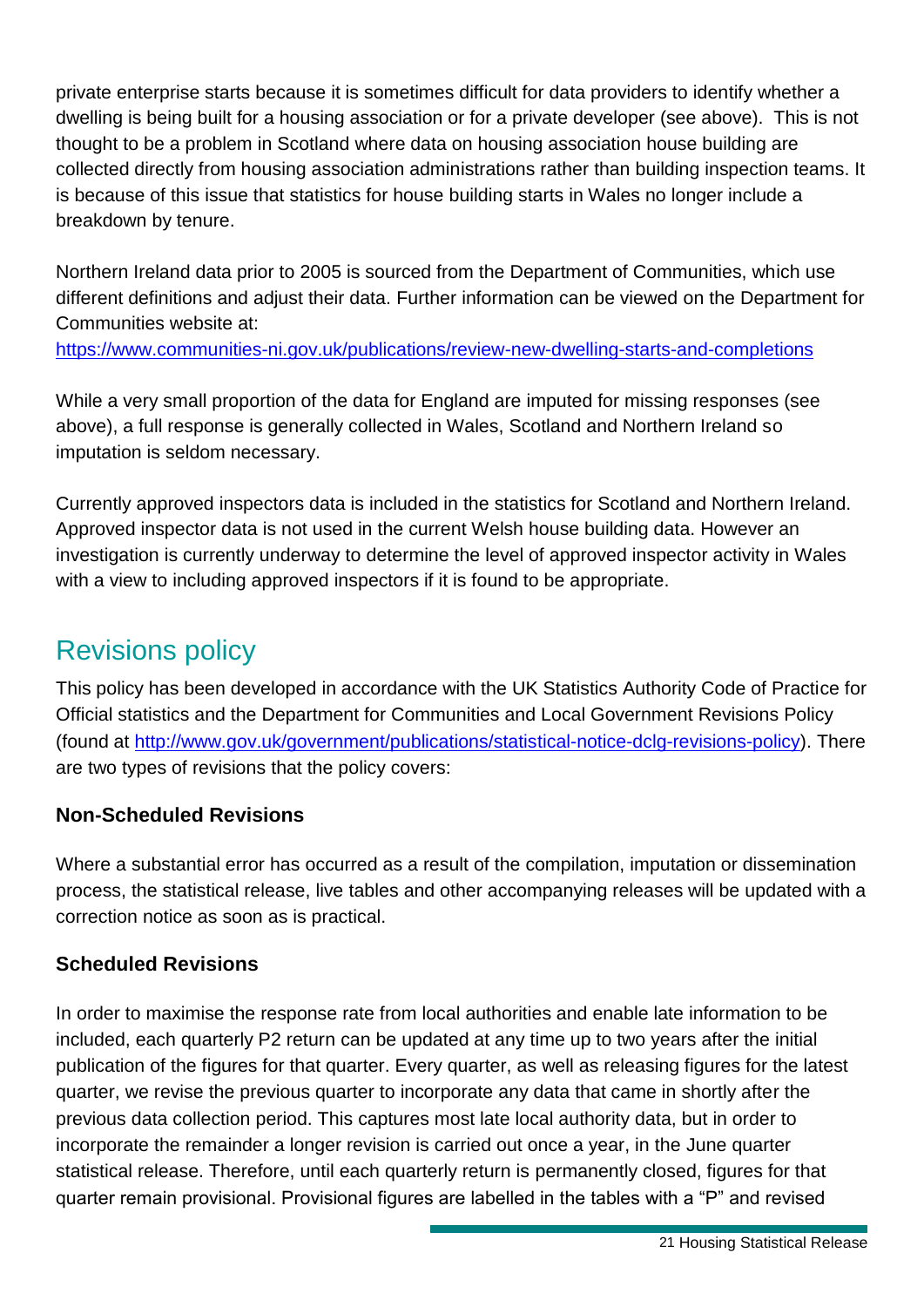figures are labelled with an "R".

The starts data provided by NHBC, which are monthly, can also be subject to some changes after their initial inclusion, and to address this, the NHBC starts data for the previous two quarters are also revised in each release. In particular, the information on the tenure can often change when a start gets closer to completion and this tends to result in a net shift in starts from the private enterprise tenure to the housing association tenure.

In addition, where figures are seasonally adjusted, the adjustment factors for the whole series back to 2000 are recalculated annually, usually in the June quarter. This will result in small changes to seasonally adjusted figures across the whole period. These changes are not labelled with an "R". Seasonal adjustment is implemented using the software X13-ARIMA-SEATS.

Other revisions to historic data (all data older than that currently due for scheduled revision) should only be made where there is a substantial revision, such as a change in methodology or definition. Where there are small changes that do not substantially change historic data, internal updates are maintained.

#### **Revisions in this release**

As scheduled, starts and completions data provided by local authorities, the National House-Building Council and other approved inspectors have been revised in this release back to the March quarter 2016. As a result a net change of 86 starts have been added during the period. This includes 527 starts removed from the private enterprise tenure and 613 starts added to the housing association tenure. The revisions have also resulted in a decrease of 176 completions in the period. This includes 43 completions removed from the private enterprise tenure and 133 completions removed from the housing association tenure.

## Uses of the data

The house building statistical series on starts and completions are a key part of the evidence base which informs the development and evaluation of housing policy by central and local government. They are also used as evidence for other housing market analysts, forecasters and decision makers, for example at the Bank of England and in the construction and banking industries. The statistics are also used for market research by a wide range of other businesses. They are used by the media in reports on the housing market, and by academics both in the UK and abroad.

### User engagement

Users are encouraged to provide feedback on how these statistics are used and how well they meet user needs. Comments on any issues relating to this statistical release are welcomed and encouraged. Responses should be addressed to the "Public enquiries" contact given in the "Enquiries" section below.

The Department's engagement strategy to meet the needs of statistics users is published here: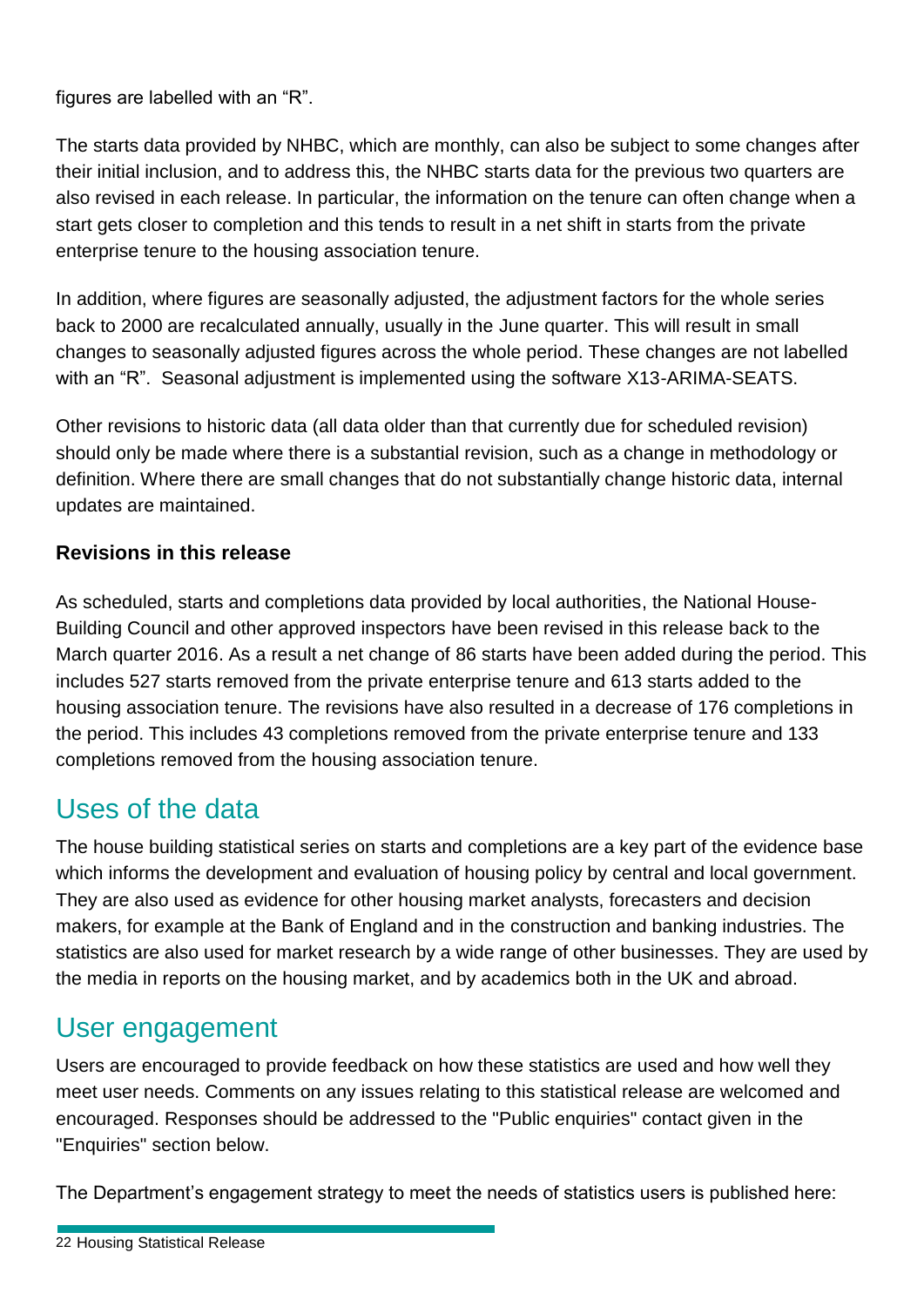[http://www.gov.uk/government/publications/engagement-strategy-to-meet-the-needs-of-statistics](http://www.gov.uk/government/publications/engagement-strategy-to-meet-the-needs-of-statistics-users)[users](http://www.gov.uk/government/publications/engagement-strategy-to-meet-the-needs-of-statistics-users)

A short questionnaire on how the Housing Statistics and data are used and the decisions they inform is currently open at:

<https://www.surveymonkey.co.uk/r/housinguser>

## **Notes**

- 1. The starts and completions reported in this publication are for new house building in England and exclude new dwellings created through conversions and the change of use of existing buildings.
- 2. Figures in the accompanying tables are presented rounded to the nearest 10 dwellings.
- 3. The charts give seasonally adjusted quarterly house building trends and give annual trends by showing a rolling 12-month total. The private enterprise and housing association England series are seasonally adjusted.
- 4. Accompanying Tables 1a and 1b gives seasonally adjusted quarterly England figures. All figures for other UK countries are shown on an unadjusted basis only.
- 5. The tables and charts accompanying this release are shown above in the 'Accompanying tables' section and are provided in Microsoft Excel format.
- 6. Details of officials and ministers who receive pre-release access to the Department for Communities and Local Government quarterly House Building release up to 24 hours before release can be found at: [http://www.gov.uk/government/organisations/department-for-communities-and-local-](http://www.gov.uk/government/organisations/department-for-communities-and-local-government/about/statistics)

[government/about/statistics](http://www.gov.uk/government/organisations/department-for-communities-and-local-government/about/statistics)

7. The **next quarterly release** will be published on Thursday 23 February 2017, and will cover house building up to the December quarter 2016.

## Devolved administration statistics

House building statistics for the devolved administrations of the UK are included alongside the England statistics in the tables that accompany this statistical release. These data are published separately by the devolved administrations, and although figures are correct at the time of this publication they may be superseded before the next England house building release. Latest data and details on data sources and methods can be found at the following links:

Scotland (house building statistics)

<http://www.gov.scot/Topics/Statistics/Browse/Housing-Regeneration/HSfS/NewBuild>

Wales (house building statistics)

<https://statswales.wales.gov.uk/Catalogue/Housing/New-House-Building>

Northern Ireland (housing statistics)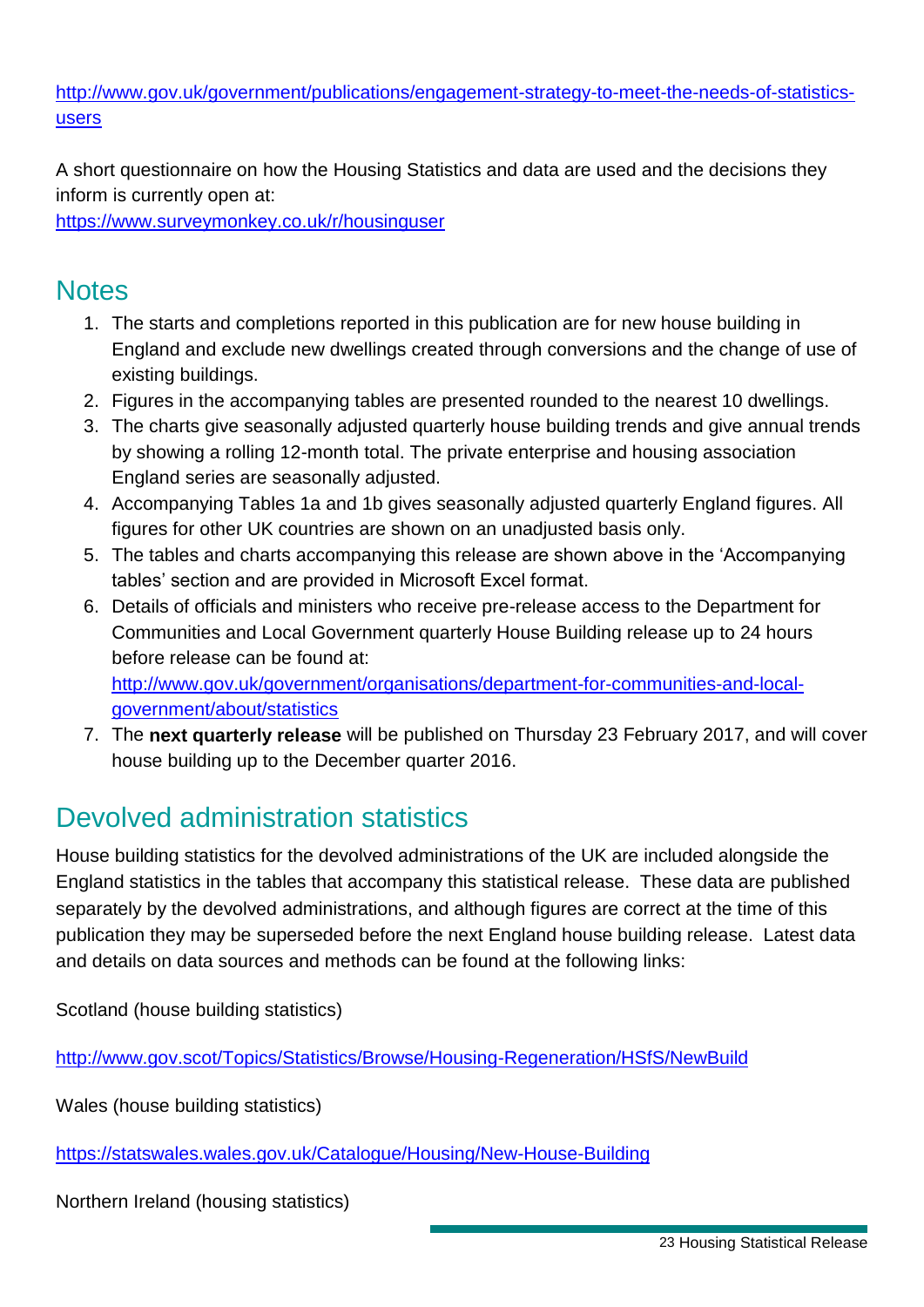# **Enquiries**

**Media enquiries:** office hours: 0303 444 1157 0303 444 1159 out of hours: 0303 444 1201 Email: [newsdesk@communities.gsi.gov.uk](mailto:newsdesk@communities.gsi.gov.uk)

#### **Public enquiries and Responsible Statistician:**

Jacob Gledhill

Email: [housing.statistics@communities.gsi.gov.uk](mailto:housing.statistics@communities.gsi.gov.uk)

Information on Official Statistics is available via the UK Statistics Authority website: <https://www.gov.uk/government/statistics/announcements>

Information about statistics at DCLG is available via the Department's website: [www.gov.uk/government/organisations/department-for-communities-and-local](http://www.gov.uk/government/organisations/department-for-communities-and-local-government/about/statistics)[government/about/statistics](http://www.gov.uk/government/organisations/department-for-communities-and-local-government/about/statistics)